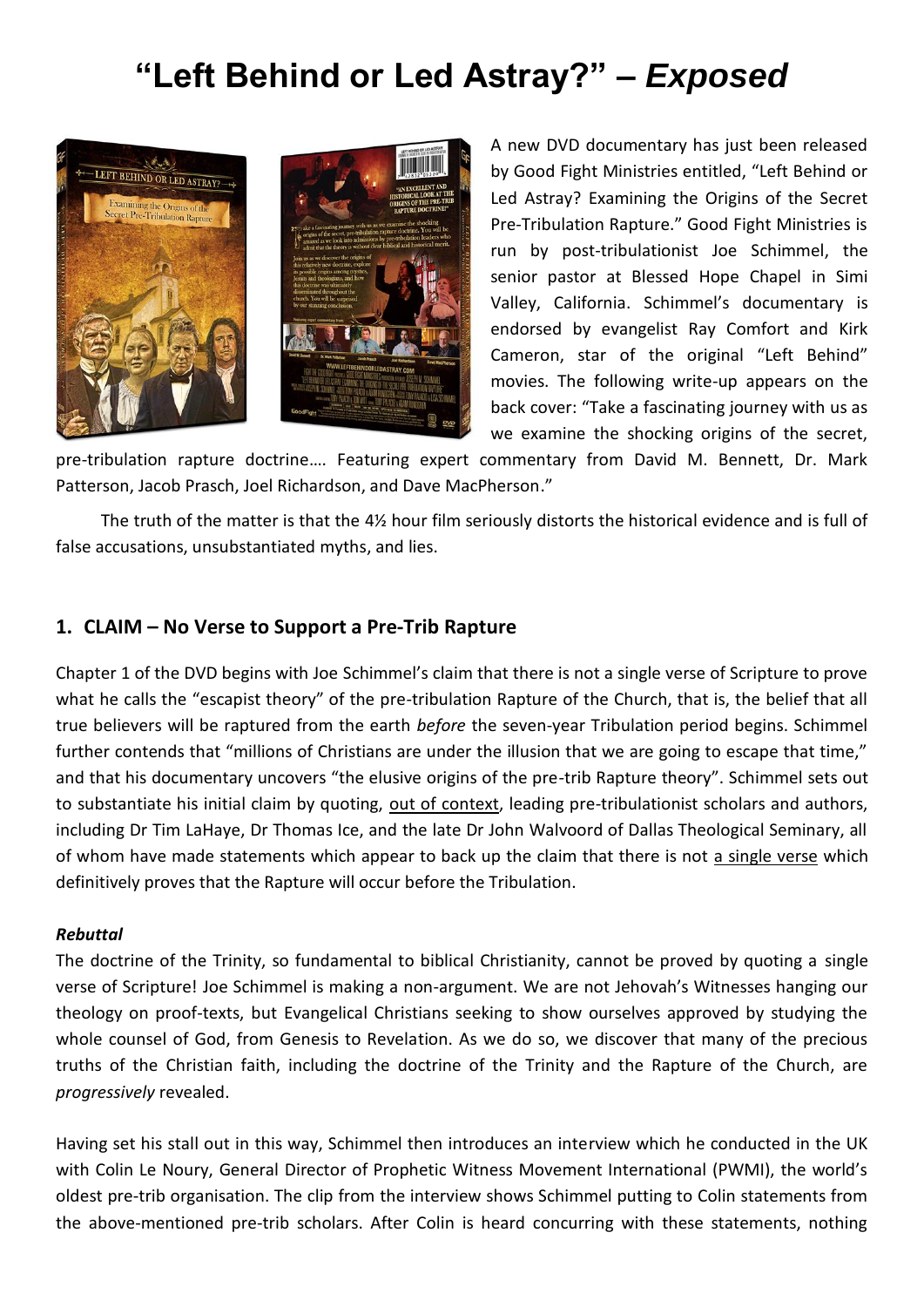more of the interview is shown. Although Schimmel, in his subsequent narration, mentions that Colin went on to state that other verses needed to be brought together to *prove* the pre-trib position, the viewer is not shown the rest of the interview, including the context in which he expressed his initial agreement. Viewers are thus left with the misleading impression that both he and PWMI as a movement do not believe that there is a single verse to support the pre-trib Rapture position.

It is important to note that Colin Le Noury was the only pre-trib leader interviewed by Joe Schimmel on the DVD. When the official trailer was released in October 2014, no one was more shocked and dismayed than Colin himself. When he initially agreed to be interviewed by Schimmel, he was not informed as to the purpose; he was left with the clear impression that Schimmel was coming over to the UK to do some research and was interested in learning about the history of PWMI. Having watched the trailer, Colin endeavoured, over a period of several days, to contact Joe Schimmel and his team to insist that, under no circumstances was any part of his interview to be used in this production. The following is just one of the emails which Colin sent to Joe Schimmel's church, dated 13 November 2014, which is included here with Colin's permission:

----- Original Message ----- From: colinlenoury To: steve@blessedhopechapel.org Sent: Thursday, November 13, 2014 10:37 PM Subject: Left Behind DVD

Hi Steve

Greetings – not sure if we have met or if you were in the team that visited PWMI headquarters in UK.

I have now seen the trailer of the above film which includes a clip of an interview I did with Joe Schimmel. The clip is edited in such a way as to distort what I said. This is dishonouring and deceitful.

I have sent two former emails without reply and have endeavoured to phone the church only to get a recorded answer.

I would be grateful if you would inform Joe Schimmel that I DO NOT GIVE PERMISSION FOR ANY OF THE FOOTAGE TO BE USED IN ANY OF YOUR PRODUCTIONS and I would very much appreciate his assurance that all references to myself be removed from the film before the official release.

I look forward to a response on this.

Sincerely in Christ,

Colin Le Noury

Despite eventually receiving an email response from one of Schimmel's team, and despite restating his position, Colin never received the assurance he demanded; he was clearly misled and set up.

#### **2. CLAIM – Pre-Trib Pastors are Failing their Flock**

Joe Schimmel states at the beginning of the DVD that believers should not divide over the issue of the Rapture because there are "good brothers" who hold to a pre-trib position. However, he then spends the next 4hrs charting what he calls "the scandalous history" of the pre-trib Rapture "theory," accusing and maligning those who hold to the belief in the Lord's any-moment return, including Dr Thomas Ice, Executive Director of the Pre-Trib Research Center in Dallas, who he twice denigrates as "Tim LaHaye's bulldog".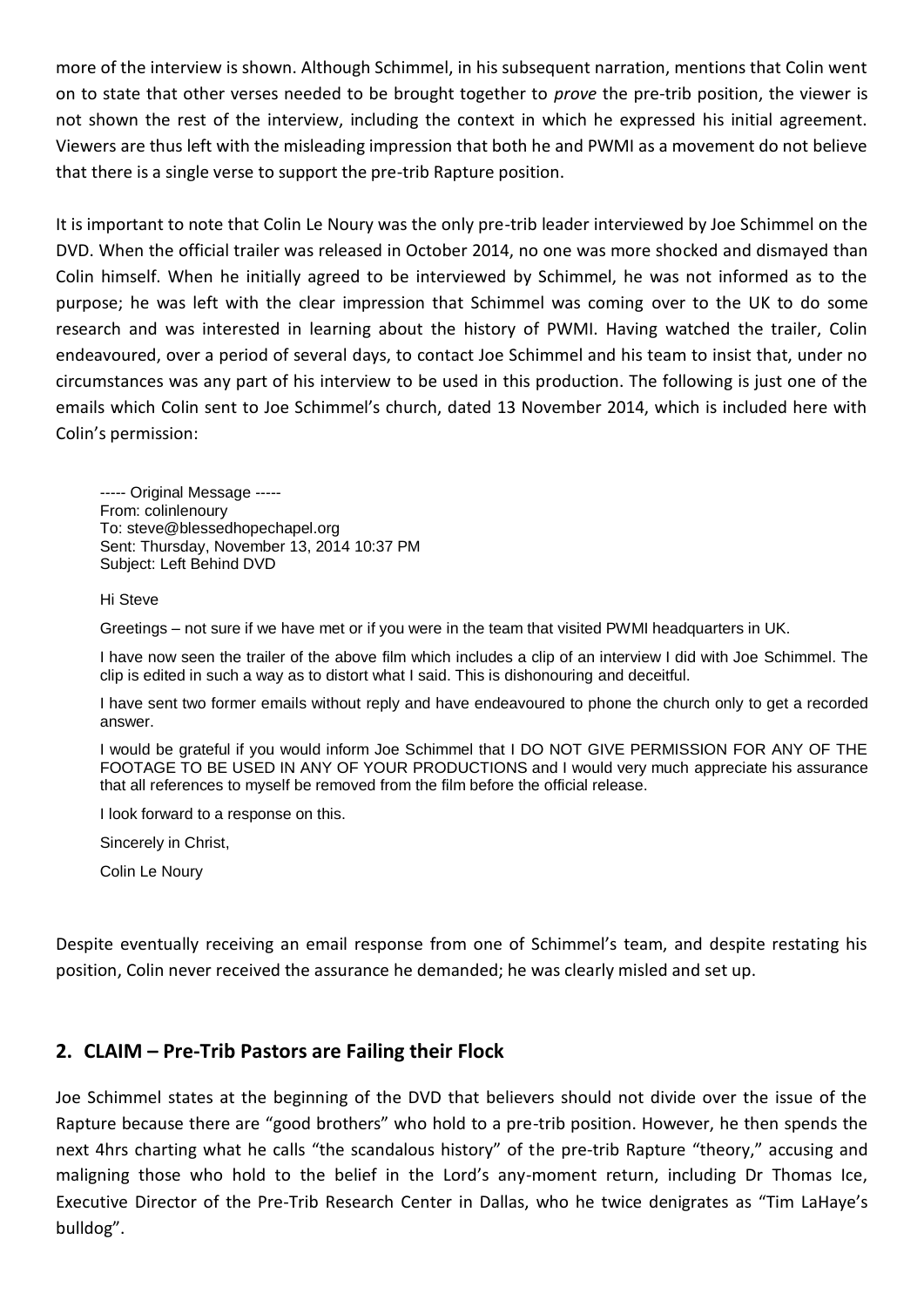While I was giving a brief rebuttal of "Left Behind or Led Astray?" during the August 2015 Berean Call conference in Bend, Oregon, post-tribulationist author Joel Richardson, one of the 'expert' contributors to the DVD, made the following astonishing statement in a comment he posted on the conference livestream page:

"The film is in no way an attack on pre-tribbers. It is a careful exploration of the origins of the pre-trib rapture doctrine."

The basic premise of the entire documentary is that the origins of the pre-trib Rapture "theory," as it is referred to throughout, are not biblical, but "demonic" and "occultic," and that pre-tribulationism has "a sordid history." Joel Richardson brings the following indictment against pastors who are preparing the Church to meet the Lord Jesus Christ:

"If you are a pastor who's not preparing your people to face potentially the Antichrist and the Great Tribulation in this hour… personally I think you're failing in your role as a shepherd and a pastor."

As clearly stated in the official trailer, the DVD claims that all such pastors, and by extension all Christian ministries that are heralding the Lord's any-moment return, are leading millions of believers into apostasy:

"What if millions who have been led astray by the pre-trib teaching become part of the great falling away that Jesus warned would take place at that time?... Brace yourself to see how the Church is being set up [by pre-tribulationists] for a mass deception of cosmic proportions."

#### *Rebuttal*

Such sensational claims and wild accusations reveal the true nature of this DVD, and are not worthy of comment.

## **3. CLAIM – Darby 'Stole' from Margaret MacDonald**

The documentary devotes considerable attention to John Nelson Darby (1800-1882), the principal founder of the Plymouth Brethren movement, who undoubtedly played a crucial role in restoring and popularising the doctrine of the pre-tribulational Rapture of the Church. The DVD claims that Darby opportunistically stole the notion of a 'secret' catching away of the Church, and immediately developed the doctrine of the pre-trib Rapture, after listening to a fifteen-year old Scottish girl named Margaret MacDonald, who gave an alleged prophetic utterance in 1830. According to Schimmel, MacDonald "engaged in occult activity".

This accusation, or myth, has been propagated for decades by men such as the late Walter Martin, founder of the Christian Research Institute (CRI) in the United States and original host of the 'Bible Answer Man' radio broadcast before Hank Hanegraaff succeeded him, and by Dave MacPherson, author of *The Incredible Cover-up*, *The Rapture Plot*, *The Late Great Pre-Trib Rapture*, *The Unbelievable Pre-Trib Origin*, and *The Great Rapture Hoax*. MacPherson features prominently on the DVD as one of Schimmel's experts, and repeats the accusation that Darby 'stole' from MacDonald. However, another of Schimmel's experts who addresses this issue on the DVD is author David Bennett, who (correctly) asserts that Darby "didn't accept… didn't like… wasn't enthusiastic about" the so-called prophetic utterances of MacDonald, and yet Schimmel continually makes the connection between Darby and this girl throughout the film.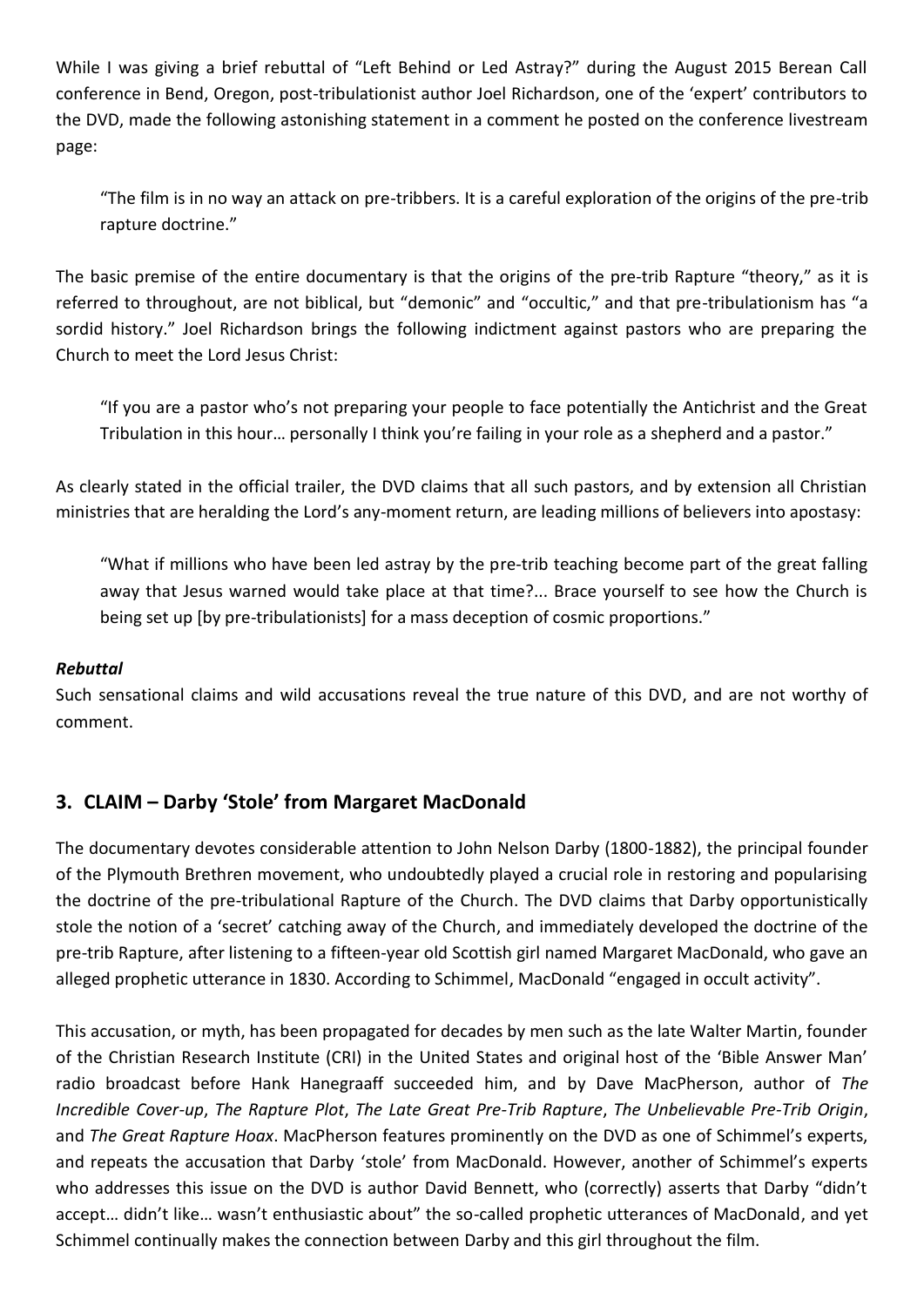The DVD re-enacts the time when John Nelson Darby and his Plymouth Brethren colleague, Benjamin Wills Newton (1807-1899), allegedly visited Margaret MacDonald and heard her utterance in person. Darby and Newton are depicted on screen standing in a small log cabin watching and listening to MacDonald while she rocks back and forth in her chair, giving her alleged utterance. Schimmel claims that Darby spent several days listening to MacDonald prophesying about a secret coming of Jesus Christ. Schimmel admits that these utterances were denounced by Darby and Newton as being demonic in origin, and yet still entertains the claim, vehemently made by MacPherson, that MacDonald's utterances were a primary source of Darby's Rapture doctrine.

#### *Rebuttal*

1

In 2006, I completed my doctorate at Manchester University. My thesis, entitled *John Nelson Darby and the Origins of Christian Zionism*, was published in 2007 by Paternoster Press under the title *For Zion's Sake: Christian Zionism and the Role of John Nelson Darby*. It was republished in 2013 by The Berean Call entitled, *Understanding Christian Zionism: Israel's Place in the Purposes of God*. My research makes it abundantly clear that Benjamin Wills Newton did not visit Scotland with Darby in 1830, as Schimmel claims! This fact alone seriously undermines the credibility of Schimmel's research.

In 1830, Newton commissioned Darby, on behalf of the newly-formed Brethren movement, to travel to Scotland to investigate claims that the Holy Spirit was being 'poured out' in Scotland, and that people were prophesying, being healed, and speaking in tongues. According to Margaret Oliphant, whom Dave MacPherson cites in the DVD against Darby, "Almost every notable Christian man of the time took the matter into devout and anxious consideration".<sup>1</sup> In other words, it was to be fully expected that men like J.N. Darby would visit Scotland to investigate these claims, which he did, attending several meetings and hearing some of the utterances which were given. However, there is no evidence that Darby ever heard the utterance of Margaret MacDonald which is so foundational to the DVD; he certainly did not have a private audience with her, as depicted in the film. What we do know is this: based on what he heard and witnessed first-hand, Darby concluded that the utterances were not to be attributed to the Holy Spirit. As Benjamin Newton himself recalled,

"Darby had been most cautious, not giving us an opinion. But what decided him when on the spot was that when those who were inspired were expounding prophetic Scriptures, such as those in Isaiah, respecting Israel [and] Jerusalem they explained them as being prophetic of Christian Churches of this dispensation.– That determined me too."

Darby further informed Newton in his report "…that there wasn't a meeting or an interview in which the spirits did not dwell on the notion that the Israelitish blessings are all ours now." As Newton recalled, "That decided me at once, Darby too."<sup>2</sup> Francis William Newman, brother of the future Cardinal John Henry Newman, initially believed that the alleged utterances were of God, but his opinion changed after Darby sent him

"…a full account of what he heard with his own ears; which was to the effect – that none of the sounds, vowels or consonants, were foreign;- that the strange words were moulded after the Latin grammar… so as to denote poverty of invention rather than spiritual agency;- and *that there was no* 

<sup>&</sup>lt;sup>1</sup> Margaret Oliphant, *The Life of Edward Irving, Vol. II* (London: Hurst and Blackett, 1862), p.134.

<sup>2</sup> Alfred C. Fry, *The Fry Manuscript* (Manchester: Christian Brethren Archive, John Rylands University Library), pp.236-237, 208.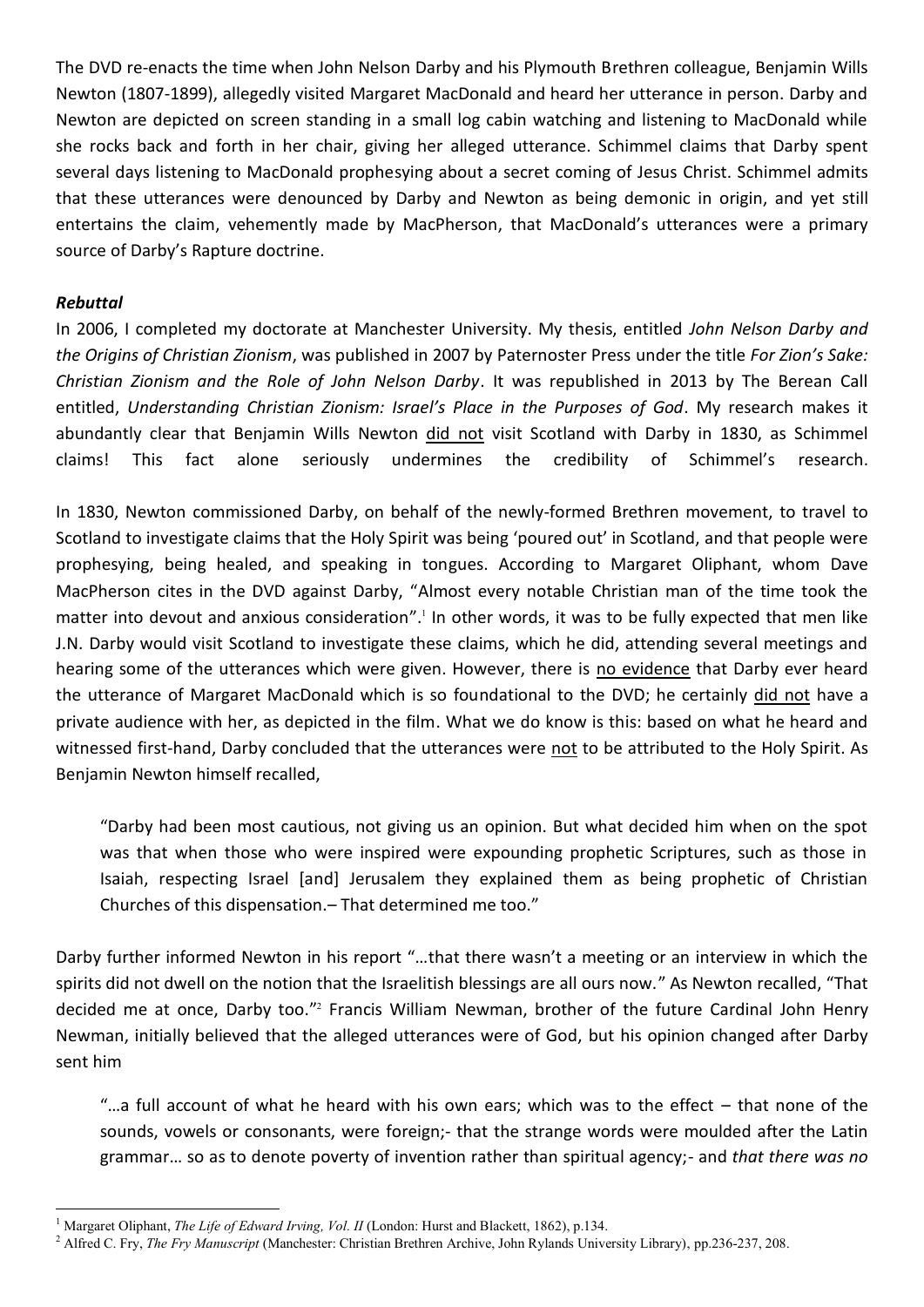*interpretation*. The last point decided me, that any belief which I had in it must be for the present unpractical." 3

In his essay, *The Irrationalism of Infidelity* (1853), Darby included a full account of his visit to Scotland, which completely exonerates him from any charge that he opportunistically formulated his doctrine of the pretribulation Rapture based on the utterance of Margaret MacDonald. In his account, written in the third person and using one of his nicknames, "the Irish clergyman," Darby writes:

"Two brothers (respectable shipbuilders at Port Glasgow, of the name M'D-), and their sister, were the chief persons who spoke, with a Gaelic maid-servant, in the tongues, and a Mrs. J-, in English. J. M'D- spoke, on the occasion alluded to, for about a quarter of an hour, with great energy and fluency, in a semi-latin sounding speech – then sung a hymn in the same. Having finished, he knelt down and prayed there might be an interpretation…. His sister got up at the opposite side of the room, and professed to give the interpretation; but it was a string of texts on overcoming, and no hymn, and one, if not more, of the texts was quoted wrongly…. The sense he [Darby] had of the want of the power of the Holy Ghost in the Church made him willing to hear and see. Yet he went rather as deputed for others [Newton wasn't there!] than for himself. The excitement was great, so that, though not particularly an excitable person, he felt its effects very strongly. It did not certainly approve itself to his judgment; other things contributed to form it. It was too much of a scene. Previous to the time of exercising the gifts, they read, sung psalms, and prayed, under certain persons' presidence.… This being finished, the 'Irish Clergyman' was going away, when another said to him, 'Don't go: the best part is probably to come yet.' So he stayed, and heard what has just been related. He was courteously admitted, as one not believing, who came to see what was the real truth of the case. The parties are mostly dead, or dispersed, and many freed from the delusion, and the thing itself public; so that he does not feel he is guilty of any indiscretion in giving a correct account of what passed. It may be added, without of course saying anything that could point out the persons, that female vanity, and very distinct worldliness, did not confirm, to his mind, the thought that it could be the Spirit's power."<sup>4</sup>

Leading nineteenth-century Brethren scholar William Kelly asked, "…can any fair mind in God's presence, if he knew no other facts, conceive a greater improbability than J.N.D. adopting the utterance of what he believed a demon as a truth of God?" 5

It should be noted that in Chapter 9 of the DVD, Joe Schimmel admits that pre-trib leaders since the days of John Nelson Darby have distanced themselves from Margaret MacDonald's utterance by "claiming… that her secret rapture is not clearly pre-trib". Schimmel admits that this "is true". However, he continues to make the claim that "whatever she [Margaret MacDonald] meant with regard to her secret coming, it is undeniable that those who were influenced by her and [Edward] Irving became early catalysts for pre-trib". Schimmel fails to appreciate the importance of his own admissions. Despite insisting that Darby must have been influenced by MacDonald, Schimmel contradicts himself by making the following statement at the beginning of Chapter 10:

<sup>5</sup> William Kelly, *The Rapture of the Saints: Who Suggested it, or rather on what Scripture?* (London: T. Weston, 1903), p.12.

<sup>1</sup> 3 Francis William Newman, *Phases of Faith* (London: Trübner & Co., 1881), p.119.

<sup>4</sup> J.N. Darby, 'The Irrationalism of Infidelity,' in *The Collected Writings of J.N. Darby*, ed. by William Kelly (Kingston-on-Thames: Stow Hill Bible & Tract Depot, n.d.), 6:284-285.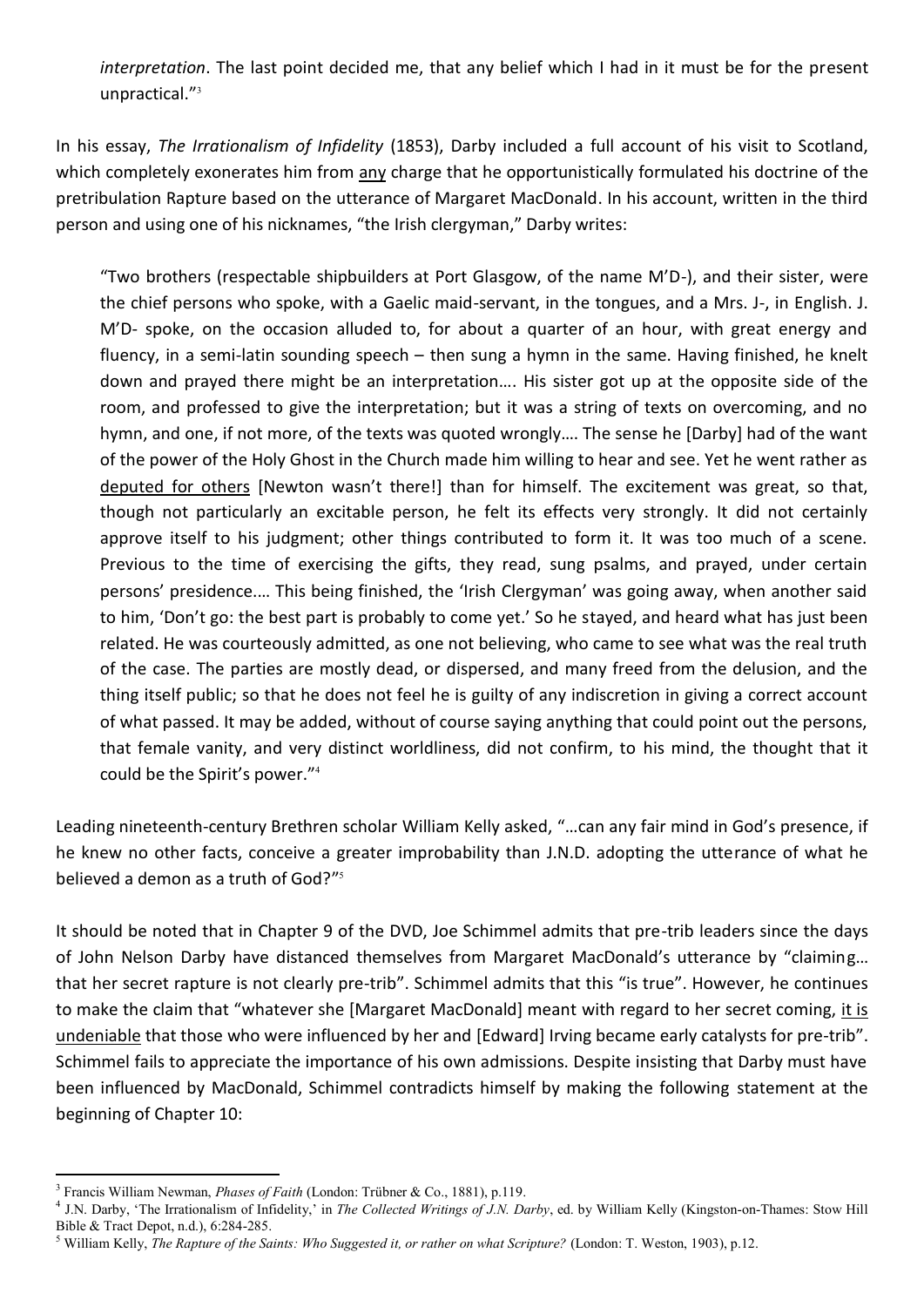"How many people Margaret MacDonald actually influenced with the idea of a pre-trib Rapture, besides her own husband Robert Norton… and perhaps Edward Irving and some of the Irvingites, is still unclear…."

Joe Schimmel makes much of Darby biographer Max Weremchuk, a disillusioned and somewhat jaundiced ex-member of the Exclusive Brethren, yet a man whom Schimmel hails as "an unbiased Brethren historian". Schimmel quotes the following statement by Weremchuk:

"*I would not be surprised* if Darby at some time thought of a partial rapture – as appears in [the utterance of] Margaret MacDonald."

This is mere conjecture, and not objective research.

Let us consider Margaret MacDonald's actual utterance, that lies at the heart of this DVD and the accusations made throughout. Her own personal account is quoted in Robert Norton's *Memoirs of James & George MacDonald of Port-Glasgow* (1840), and warrants closer scrutiny. From a careful reading of MacDonald's account, we may categorically conclude that her utterance bears no resemblance whatsoever to a pre-trib Rapture. On the contrary, we may reasonably conclude that this fifteen-year-old girl was, in fact, advocating a *post-*tribulation Rapture, the Tribulation being "the fiery trial which is to try *us*" and which will be "for the purging and purifying of *the real members* of the body of Jesus". She also described this period as being "from Antichrist," when Satan "will try to shake in every thing *we* have believed," when "the awful sight of a false Christ [will] be seen on this earth," and when "nothing but the living Christ *in us* can detect this awful attempt of the enemy to deceive" (*italics* mine). MacDonald included herself among the faithful who would be tried *after* the Antichrist has been revealed and *during* the Tribulation period. This is completely inconsistent with Darby's teaching, and with pre-tribulationism in general.

Here are the relevant extracts from MacDonald's utterance – let the reader make up his/her own mind:

"I repeated the words, Now there is distress of nations, with perplexity, the seas and the waves roaring, men's hearts failing them for fear – now look out for the sign of the Son of man. Here I was made to stop and cry out, O it is not known what the sign of the Son of man is; the people of God think they are waiting, but they know not what it is. I felt this needed to be revealed, and that there was great darkness and error about it; but suddenly what it was burst upon me with a glorious light. I saw it was just the Lord himself descending from Heaven with a shout, just the glorified man, even Jesus; but that all must, as Stephen was, be filled with the Holy Ghost, that they might look up, and see the brightness of the Father's glory.… Only those who have the light of God within them will see the sign of his appearance.... 'Tis Christ in us that will lift us up  $-$  he is the light  $-$  'tis only those that are alive in him that will be caught up to meet him in the air. I saw that we must be in the Spirit, that we might see spiritual things…. But I saw that the glory of the ministration of the Spirit had not been known. I repeated frequently, but the spiritual temple must and shall be reared, and the fullness of Christ be poured into his body, and then shall we be caught up to meet him. Oh none will be counted worthy of this calling but his body, which is the church, and which must be a candlestick all of gold. I often said, Oh the glorious inbreaking of God which is now about to burst on this earth; Oh the glorious temple which is now about to be reared, the bride adorned for her husband; and Oh what a holy, holy bride she must be, to be prepared for such a glorious bridegroom….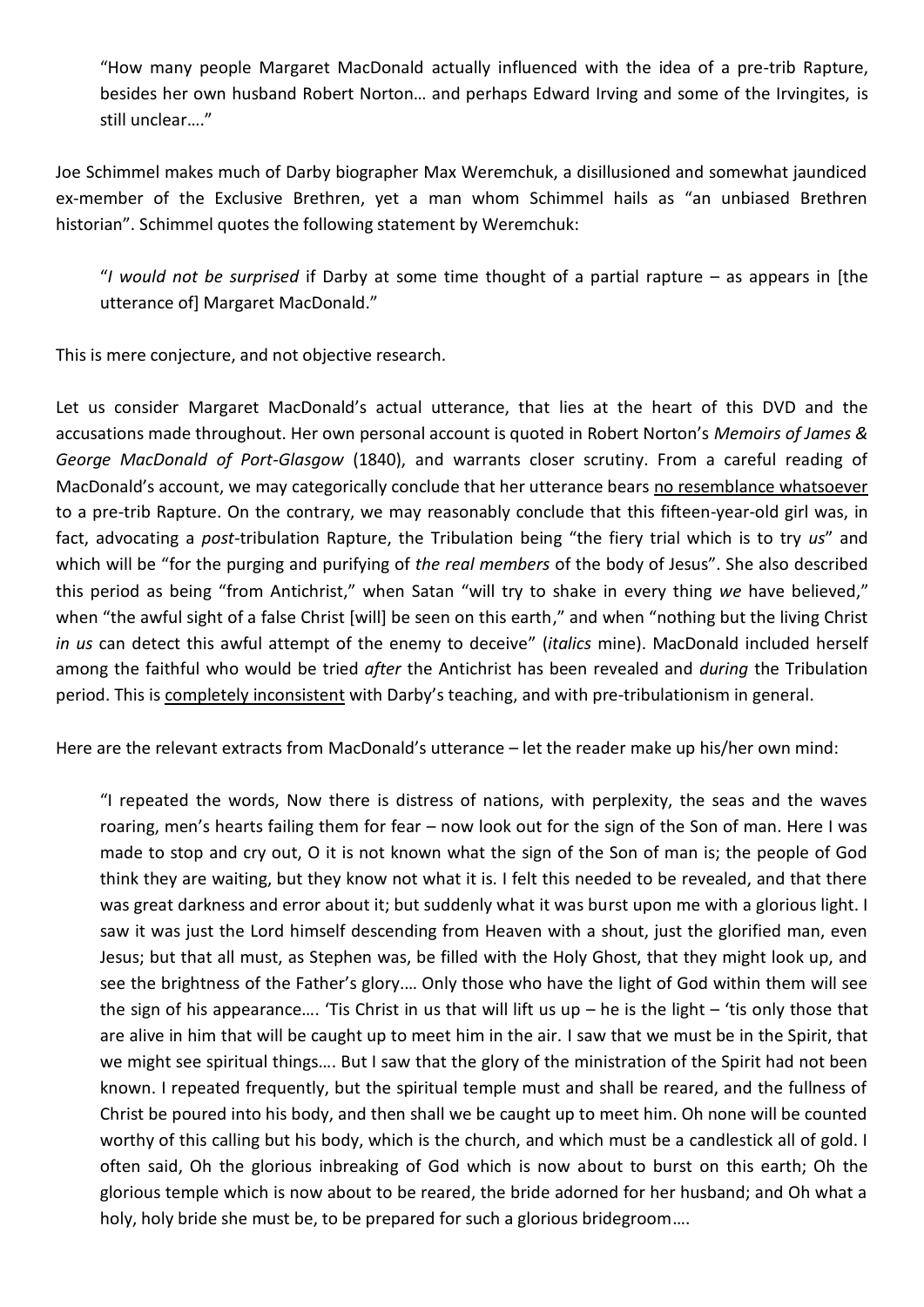I saw the people of God in an awfully dangerous situation, surrounded by nets and entanglements, about to be tried, and many about to be deceived and fall. Now will THE WICKED be revealed, with all power and signs and lying wonders, so that if it were possible the very elect will be deceived.– This is the fiery trial which is to try us.– It will be for the purging and purifying of the real members of the body of Jesus; but Oh it will be a fiery trial. Every soul will be shaken to the very centre. The enemy will try to shake in every thing we have believed.... I frequently said that night, and often since, now shall the awful sight of a false Christ be seen on this earth, and nothing but the living Christ in us can detect this awful attempt of the enemy to deceive – for it is with all deceivableness of unrighteousness he will work – he will have a counterpart for every part of God's truth, and an imitation for every work of the Spirit. The Spirit must and will be poured out on the church, that she may be purified and filled with God – and just in proportion as the Spirit of God works, so will he – when our Lord anoints men with power, so will he. This is particularly the nature of the trial, through which those are to pass who will be counted worthy to stand before the Son of man.... The trial of the Church is from Antichrist.… I frequently said, Oh be filled with the Spirit – have the light of God in you, that you may detect satan – be full of eyes within – be clay in the hands of the potter – submit to be filled, filled with God.… This will fit us to enter into the marriage supper of the Lamb.… I saw that night, and often since, that there will be an outpouring of the Spirit on the body, such as has not been, a baptism of fire, that all the dross may be put away. Oh there must and will be such an indwelling of the living God as has not been – the servants of God sealed in their foreheads – great conformity to Jesus – his holy holy image seen in his people…. This is what we are at present made to pray much for, that speedily we may all be made ready to meet our Lord in the air – and it will be. Jesus wants his bride. His desire is toward us. He that shall come, will come, and will not tarry. Amen and Amen. Even so come Lord Jesus." 6

Even Joe Schimmel admits that "our personal position at Good Fight Ministries is that Margaret MacDonald's end-time Rapture vision is convoluted, and we can't say for sure that Margaret MacDonald had a partial pre-trib Rapture in mind. What we can say with absoluteness, is that Margaret MacDonald did introduce what she claimed to be a new revelation about the Rapture". Schimmel adds that "many others have also pointed out that Margaret MacDonald's vision is a bit convoluted and can be interpreted in different ways," and yet asserts that Margaret MacDonald and her husband, Robert Norton, later claimed that "this was the first time that pre-tribulationism was taught publicly" – and this is what Schimmel is wanting viewers to believe.

## **4. CLAIM – Edward Irving Influenced John Nelson Darby**

.

Joe Schimmel claims that J.N. Darby was directly influenced by the man he believes (but no pre-trib historian or author believes!) was the real founder of the pre-trib Rapture doctrine, namely the controversial, charismatic, de-frocked Scottish Presbyterian minister Edward Irving (1792-1834). Dave MacPherson claims on the DVD that Irving's followers, known as Irvingites, "were prone to dabble a little bit with the occult". In Chapter 7, Schimmel states that Darby was not only an advocate of Irving's teaching, but was also "waiting in the wings as an opportunist to see if the new theory will catch on beyond the Irvingites and the Plymouth Brethren." Schimmel claims that "the evidence is quite clear that

<sup>6</sup> Quoted in Dave MacPherson, *The Incredible Cover-Up: Exposing the Origins of Rapture Theories* (Medford, OR: Omega Publications, 2001), pp.151-154. MacPherson combines MacDonald's account in Norton's *Memoirs* (1840; pp.171-176) and *The Restoration of Apostles and Prophets* (1861; pp.15-18). The portions in italics are from the latter.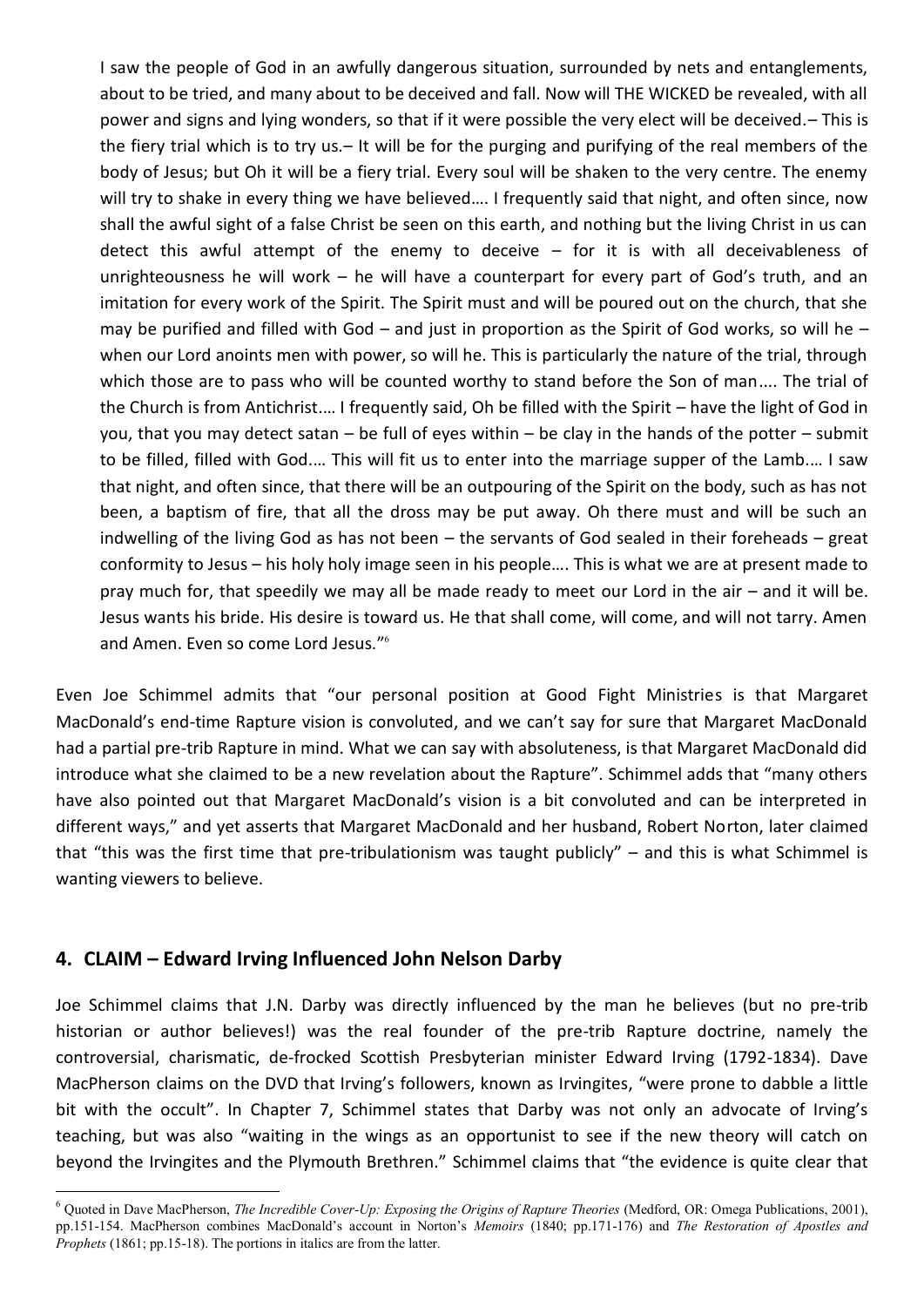Darby and his followers were late-comers to pre-tribulationism and that Darby was quite familiar with pretrib teaching among the Irvingites before he accepted and then proliferated the doctrine…. It is to ignore the clear facts of history to pretend that Edward Irving and the Irvingites in no way influenced Darby's prophetic views."

Contrary to Joe Schimmel's claim, the evidence is not clear; in fact, it is non-existent!

#### *Rebuttal*

Mark Patterson categorically states on the DVD that Darby learned the pre-trib Rapture from Irving, because Darby and the Plymouth Brethren were familiar with Irving's writings. Patterson's case is flimsy to say the least. However, in the same section, he even admits that "it [the Rapture] was swirling about the air at that time".

With conferences being convened in the UK and Ireland (Albury Park Conference, Powerscourt Conference, The Society for the Investigation of Prophecy, etc.) and all manner of books and articles being published on prophetic themes, especially in relation to the Second Coming, an entire generation of Evangelicals at that time was exercised by Bible prophecy and the study of the end-times ('eschatology'). Patterson admits that Darby "reminisces many years later that he first thought of the Rapture around 1827" – long before MacDonald's utterances and before Edward Irving achieved notoriety – and yet insists that "there's not a single piece of evidence that that's the case". This is a telling statement; Patterson is counselling viewers of the DVD not to believe Darby's own testimony, and therefore to question his Christian integrity!

It should be noted that millions of believers who have believed in, and continue to believe in, the doctrine of the Lord's any-moment return as the blessed hope of the Church, have never heard of Margaret MacDonald, Edward Irving, or even John Nelson Darby, and yet claim, as Darby himself did, to have arrived at their understanding of the Rapture based on the study of God's Word.

This is what I wrote in Chapter 6 of *Understanding Christian Zionism*, which collapses Schimmel's entire thesis and the connection he makes between Darby and Irving:

"…Darby believed that 'the positive work of the enemy' was 'most manifest' in Irving's church. In 1844, he recalled how, 'at least fourteen years ago', he had disputed with Irving on the matter of spiritual gifts, and later recollected being drawn into conflict with him 'some four-and-thirty years ago', because of his 'meddling metaphysically with the Lord's Person'. Darby described Irving's doctrine of the Incarnation as 'plainly wicked and evil, and contrary to God's word and Spirit'. He claimed that the Irvingite gifts had been 'founded on this doctrine', and lamented 'all poor Irving's heresies and wanderings'. Darby also described elements of Irving's *Preliminary Discourse* [to Manuel Lacunza's work – see below] as 'evidence, and accumulated evidence, of great carelessness', and drew attention to passages 'highly injurious to the work and honour of Christ, and in it, the just, holy, and influencing comfort of believing saints'. He also criticised Irving's sermons on Daniel's vision of the four beasts, and his interpretation of Isaiah, which he believed demonstrated 'the extreme neglect of Scripture and even prophecy itself, the hurried pursuit of an object in the mind'. These are hardly the comments one would expect from a man allegedly impressed by, and indebted to, Edward Irving…. According to William Kelly, 'no one was farther from lending an ear to the impious and profane voices of the quasi-inspired Irvingites than Mr. T. [Tweedy], unless indeed it were J.N.D.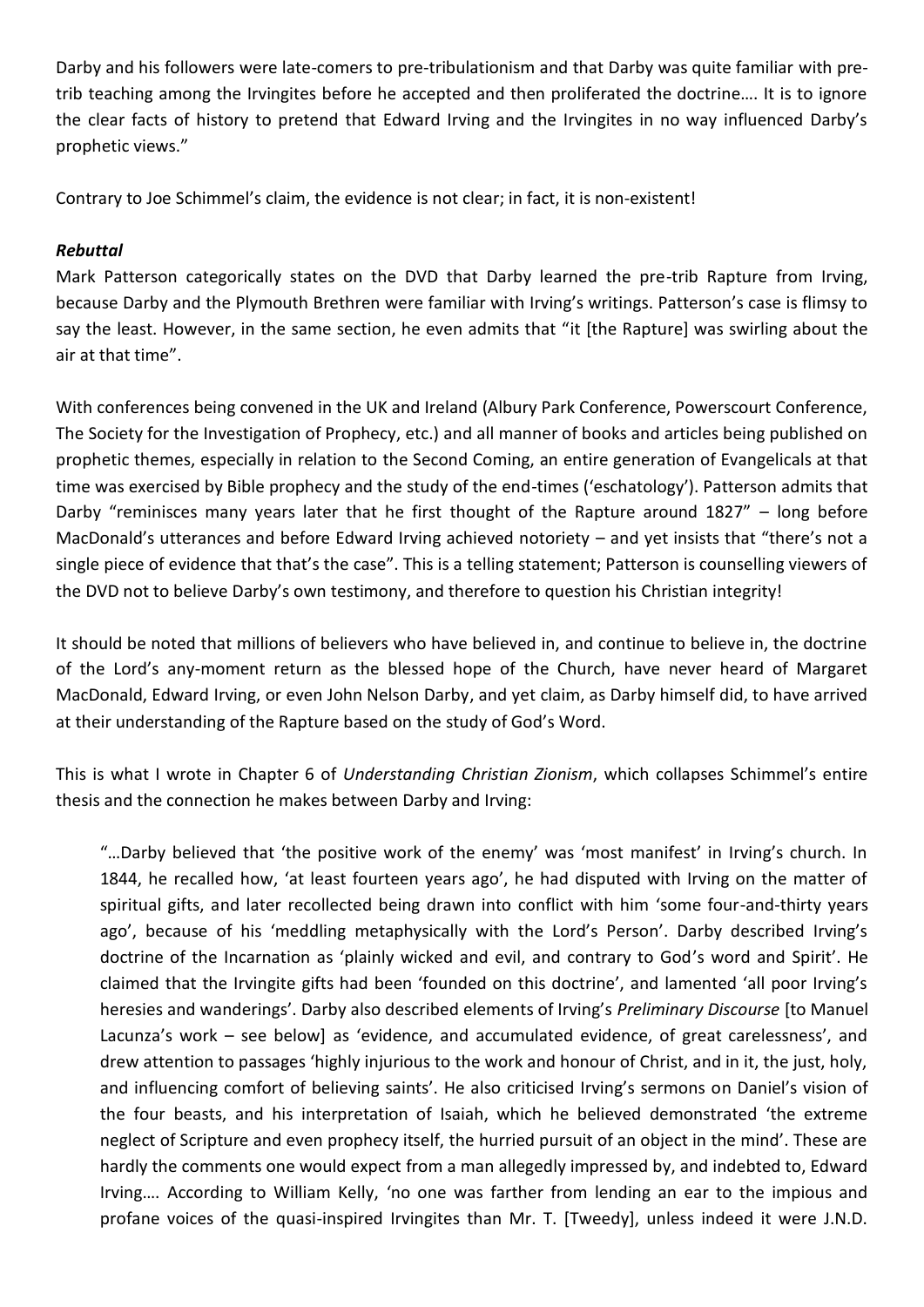[Darby] himself who had closely investigated their pretensions and judged their peculiar heterodoxy on Christ's humanity as anti-christian and blasphemous.' Kelly also noted how the Brethren had admired Irving as a preacher, but that 'no serious brother in fellowship' regarded the utterances in his church 'with less than horror, as emanating not from human excitement merely but from a demon accredited with the power of the Holy Spirit.'" 7

Both Joe Schimmel and Jacob Prasch hail Samuel P. Tregelles as the most eminent and educated member of the Brethren who did not believe in a pre-tribulational Rapture. They cite a statement Tregelles made in his book, *The Hope of Christ's Second Coming* (1864), which connects the origin of a secret rapture to an utterance given in Edward Irving's church in 1832, even though Schimmel then corrects Tregelles by suggesting that the teaching of the pre-trib Rapture originated earlier! What is not mentioned on the DVD, however, is that Tregelles was the cousin of Benjamin Wills Newton, the man at the centre of the heresy controversy within the Brethren movement. As I wrote in Chapter 6 of *Understanding Christian Zionism*, Tregelles was accused by fellow Brethren leader William Kelly of conducting a vendetta against Darby. In addition, a number of academics, most of whom were/are not sympathetic to a pre-trib position, have dismissed Tregelles as "a prejudiced witness" on the basis of the support he gave to Newton:

"Flegg and Weber are among those who have expressed dissatisfaction with Tregelles and the 'hardly convincing' claims of [Dave] MacPherson, concluding that 'their arguments do not stand up to serious criticism'. Sandeen accuses those who have cited Tregelles against Darby of bringing 'a groundless and pernicious charge', while MacPherson's book has been dismissed as an 'anti pre-Trib vendetta' that is 'patently ridiculous' and full of 'tiresome polemics'. Benware and Nebeker assert that 'no clear evidence exists that Darby got his views from Margaret MacDonald or Edward Irving,' and that any suggestion of a 'directly derivative link' between Darby and Irving is 'unduly reductionist'. Brethren scholar F.F. Bruce also distanced Darby from Irving and MacDonald, and acknowledged that the doctrine of the pretribulation Rapture was 'in the air in the 1820s and 1830s among eager students of unfulfilled prophecy'. As Weber concedes, those who have criticised Darby 'may have to settle for Darby's own explanation.'" 8

## **5. CLAIM – If the Rapture is Pre-Trib, then the Church Fathers would have taught it**

Chapter 2 of the DVD is devoted to the teachings of the 'Church Fathers' – theologians, apologists and bishops within the Church who rose to prominence after the time of the Apostles, and who are venerated as saints by the Roman Catholic, Eastern Orthodox, Anglican and Lutheran churches. Joe Schimmel asserts that the 'Church Fathers' never taught a pre-tribulation Rapture. Despite admitting that the 'Church Fathers' are not authoritative, one of his experts, Joel Richardson, makes the following claim:

"If this [a pre-tribulational Rapture] is what was taught by the Apostles, we would see it in the writings of the early Church writers; it doesn't exist."

Following the same line of argument, Jacob Prasch hails Irenaeus (*c.*130-202), Bishop of Lyons, as a "pivotal figure" due to the fact that he was a disciple of Polycarp, who in turn was a disciple of the Apostle John.

.

<sup>7</sup> Paul Richard Wilkinson, *Understanding Christian Zionism: Israel's Place in the Purposes of God*, ed. by Andrew D. Robinson (Bend, OR: The Berean Call, 2013), pp.176-177.

<sup>8</sup> Wilkinson, *Understanding Christian Zionism*, p.181.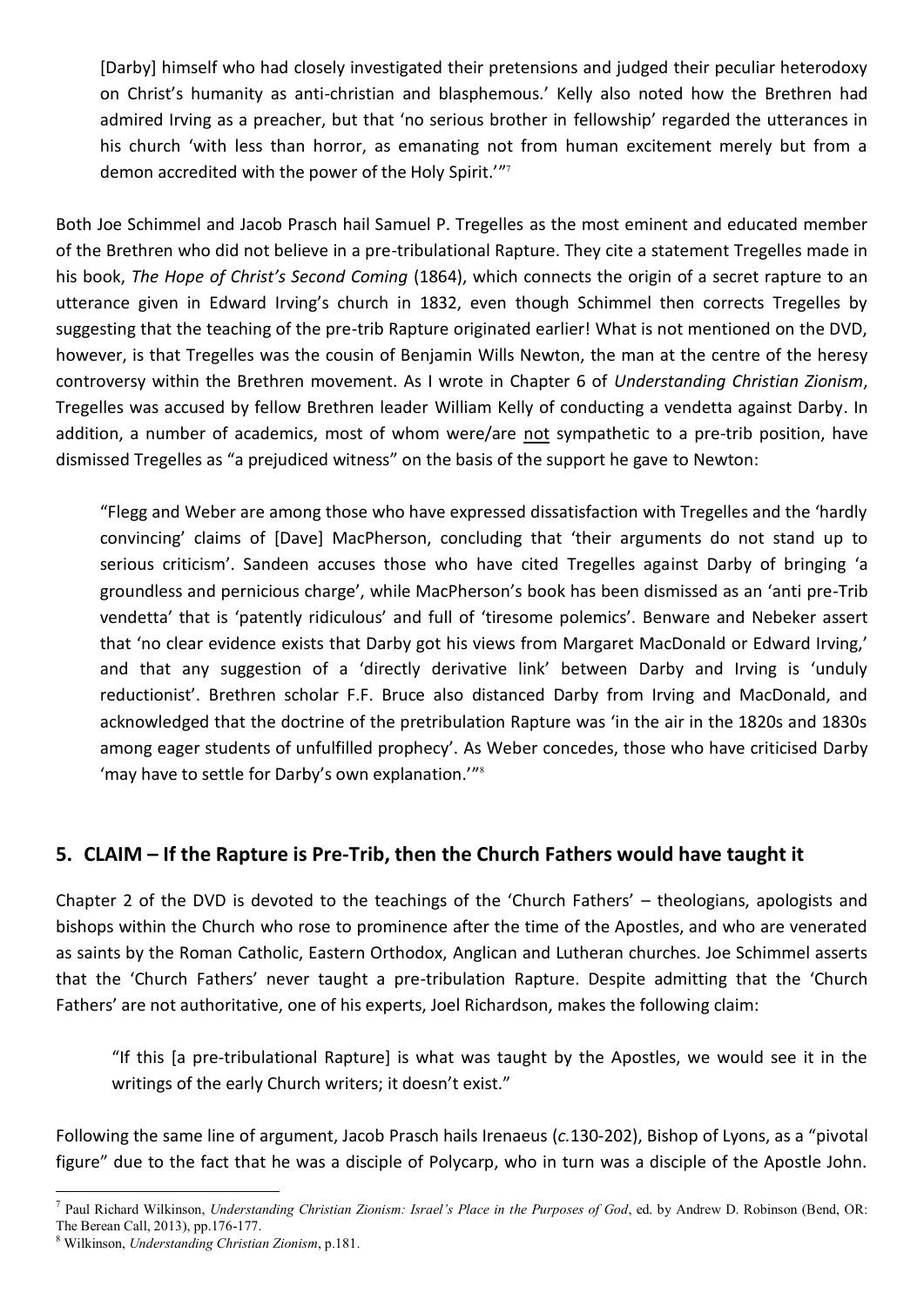Prasch hails Irenaeus as "probably the single most important of the Church Fathers in understanding what the Apostles taught and believed".

## *Rebuttal*

Irenaeus declared in his most famous work, *Against Heresies*, that the Jews "are disinherited from the grace of God" – something the Apostles, including John, did not believe or teach!

The same 'Church Fathers,' quoted at length in the DVD to support post-tribulationism, adopted a predominantly allegorical, as opposed to literal, hermeneutic, or method of interpreting the Scriptures. Here is a sample of statements they made concerning the future of the Jewish nation:

- "For the true spiritual Israel... are we who have been led to God through this crucified Christ.… Christ is the Israel and the Jacob, even so we… are the true Israelite race." (Justin 'Martyr')
- "…the Jews… had lost God's favour… while the Christians had succeeded to their place". (Cyprian)
- "…it would be tedious to state at length how the figurative interpretation [of Israel's promised restoration] is spiritually applicable to Christ and His church, and to the character and fruits thereof." (Tertullian)
- "…they [the Jews] will never be restored to their former condition". (Origen)
- "And therefore we ought to take this saying… 'And ye shall dwell in the land that I gave to your fathers' [Ezekiel 36:28] not literally, as if they referred to Israel after the flesh, but spiritually, as referring to the spiritual Israel." (Augustine)
- "The synagogue is worse than a brothel… it is the den of scoundrels… the temple of demons… the cavern of devils… a criminal assembly of Jews… a place of meeting for the assassins of Christ…. The Jews sacrifice their children to Satan.... Debauchery and drunkenness had brought them to the level of the lusty goat and the pig.… This is why I hate the Jews." (Chrysostom)

Thus, using Joel Richardson's argument, if Israel's future restoration/salvation was believed and taught by the Apostles, which it was, then we should see it in the writings of the early 'Church Fathers,' which we don't!

## **6. CLAIM – The Protestant Reformers were Post-Trib, so Pre-trib cannot be True**

In Chapter 4, Joe Schimmel states that the Protestant Reformers were "a mixed bag in regard to biblical prophecy and had deviated somewhat from the teaching of the early Church fathers because of the influences of Augustine". Despite such an admission, Schimmel still champions the Reformers as advocates of post-tribulationism, quoting Luther and Calvin to support his claim.

#### *Rebuttal*

The Reformers were largely Augustinian in their theology, and Augustine (354-430) is acknowledged by the Pope to be the most important theological 'father' of the Roman Catholic Church! The Reformers were often allegorical in their interpretation of the Bible; they were amillennial in their eschatology, not believing that the Lord Jesus would return to this earth and reign for a thousand years; they were proponents of Replacement Theology, in keeping with the teaching of the 'Church Fathers,' believing that the Church was the new, true, or spiritual Israel; and they were often anti-Semitic in their sermons and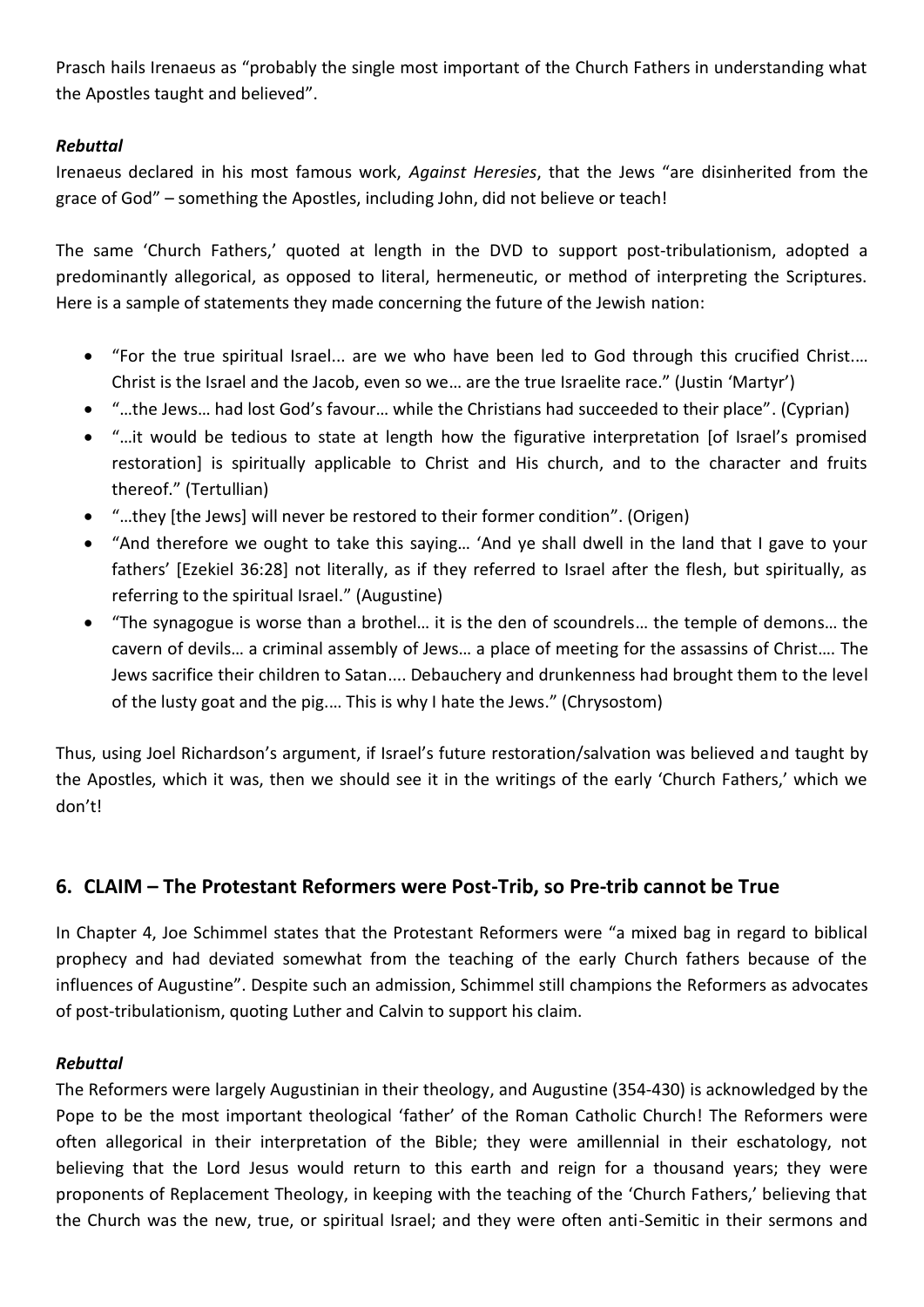writings, notably Luther. We should add, in agreement with William Trotter, that "…a doctrine cannot be proved true by the number of its adherents, or by the length of time during which it has been generally received. Much less is a doctrine true because it is soothing to ourselves, or palatable to men in general. The one, only, infallible test of the truth of any doctrine is, What saith the word of God?"<sup>,</sup>

## **7. CLAIM – The Pre-Trib Rapture is Rooted in the Teachings of the Jesuits**

Joe Schimmel claims that Roman Catholic Jesuit priest and theologian, Francisco Ribera (1537-1591), developed a theology of the end-times strikingly similar to that of John Nelson Darby. Schimmel nevertheless concedes that Ribera was an amillennialist, and that "a direct line" cannot be drawn to the nineteenth century – quite a contradiction. Why, then, has Schimmel introduced the viewer to the Jesuits?

#### *Rebuttal 1*

As I wrote in Chapter 6 of *Understanding Christian Zionism*,

"…any claim that Protestant futurists in general, and Darby in particular, adopted and adapted Ribera's futurism is absolutely groundless. Ribera's amillennial and Augustinian theology of replacement, and the absence of a pretribulation Rapture position in his eschatology, completely separates him from Darby on a theological level. This, coupled with the 'ample and varied arsenal of anti-Catholic polemic' which Darby employed in his liberation of Irish peasants from the Church of Rome, is evidence enough to destroy the artificial link critics have forged between Darby and the Jesuits." 10

Undeterred, Schimmel devotes an entire chapter of his DVD to another Jesuit priest, Manuel Lacunza (1731-1801), this time drawing a direct line to the nineteenth century and to Edward Irving and John Nelson Darby, despite asserting that Lacunza's eschatology "appears to have been influenced by… Francisco Ribera". Schimmel seeks to discredit Lacunza from the outset owing to the fact that Lacunza wrote under the Jewish pseudonym, Rabbi Juan Josafat Ben-Ezra. Schimmel refers to "the deceptive pen name" and "bogus rabbinical title," failing to acknowledge the fact that Lacunza was on the run in exile after being expelled from his native Chile by King Charles III of Spain, and that Lacunza's opponents denounced him and his book (which, among other things, addressed the corruption within the Roman Catholic priesthood) before the Spanish Inquisition, his book being placed by Pope [Leo XII](https://en.wikipedia.org/wiki/Leo_XII) on his *Index of Prohibited Books*. The fact that Lacunza speaks throughout the book with great compassion about the Jewish people may also explain his choice of pseudonym. Schimmel states that "there's no doubt that Irving was quite influenced by Lacunza," even though one of his experts, Mark Patterson, who wrote his doctoral thesis on Irving, contradicts Schimmel by stating that Lacunza's influence on Irving is "uncertain".

#### *Rebuttal 2*

1

There is much to commend Lacunza for in his book, *The Coming of Messiah in Glory and Majesty*, which I have on my shelf, and it is surely no surprise at all that Bible prophecy scholars of that day were reading and discussing it. Joe Schimmel makes a quantum leap by asserting a Jesuit link to the doctrine of the pretrib Rapture. As I wrote in Chapter 6 of *Understanding Christian Zionism*,

<sup>9</sup> William Trotter, *Plain Papers on Prophetic and Other Subjects*, Revised edn (London: G. Morrish, n.d.), p.195.

<sup>10</sup> Wilkinson, *Understanding Christian Zionism*, p.172.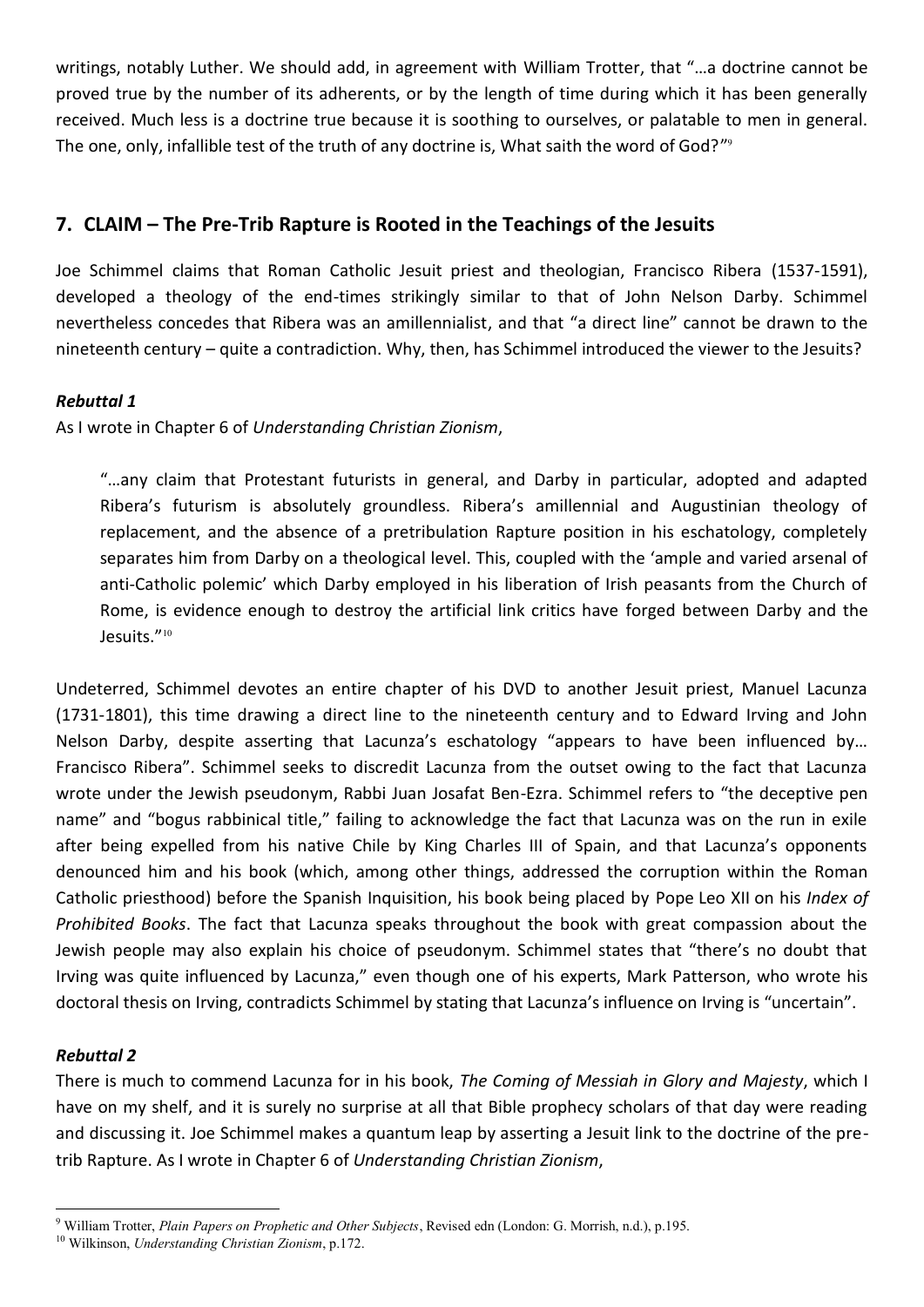John Nelson Darby "…made no reference to Lacunza in his writings. Undeterred, Darby's amillennial, postmillennial, and premillennial critics have sought to discredit him by tracing his eschatology back to this Jesuit priest. There are indeed similarities between them, particularly in relation to the restoration of Israel, the apostasy of the Church, the times of the Gentiles, and the physical return of the Lord Jesus to the earth, but we should not be surprised when Biblical scholars, from diverse ecclesiastical traditions, arrive at similar conclusions. Having said that, it is important to point out that there are significant disparities in the theology of Darby and Lacunza, not least Lacunza's advocacy of Roman Catholic dogma, his belief in Antichrist as 'a moral body, composed of innumerable individuals… all morally united and animated with one common spirit', and his contention that Paul's letters to the Thessalonians were written to correct their 'error… of expecting every moment the coming of the Lord.'"<sup>11</sup>

This last statement is key. Lacunza *did not* believe in an imminent return of the Lord Jesus Christ to catch away the Church; John Nelson Darby did, and this belief was foundational to both his Christian walk and his private and public ministry, both here in the UK and in North America, which he toured seven times.

Schimmel goes on to address the Albury Park Conferences in Surrey, England (1826-1830), claiming that Edward Irving was dominant at Albury, and that because Irving was allegedly influenced by Lacunza, then it inevitably follows that Albury was the real birthplace of the doctrine of the pre-trib Rapture.

#### *Rebuttal 3*

1

Not only is this faulty logic, but having established in the previous rebuttal that Lacunza did not believe in the Lord's imminent return, we can see that Schimmel's claim is simply false.

The Albury conferences were convened at a time when "the majority of what was called the Religious World disbelieved that the Jews were to be restored to their own land, and that the Lord Jesus Christ was to return and reign in person on this earth."<sup>12</sup> Most of those who assembled at Albury Park in Surrey were respected Evangelical clergymen and theologians within the Church of England, who nobly helped to revive premillennial truth at the beginning of the nineteenth century by proclaiming the restoration of the Jews and the Second Coming of Jesus. They were historicist premillennialists, and not futurists – in other words, they were not pre-trib, at least not in the way Darby was then and pre-tribulationists are today.

## **8. CLAIM – Benjamin Newton's Testimony against Darby is Key**

Schimmel's chief historical witness, in seeking to discredit the teaching and malign the Christian character of John Nelson Darby, is Darby's former colleague and friend within the Brethren movement, Benjamin Wills Newton. It is interesting to note that Schimmel repeatedly informs viewers that Edward Irving, who he wants to claim as the real founder of pre-tribulationism, was charged with heresy by the Presbyterian Church for his teaching on the Incarnation, and yet he conveniently understates the fact that this was also the reason why Newton eventually withdrew from the Brethren assembly in Plymouth, having been charged by his fellow Brethren leaders with teaching heresy concerning the Lord's humanity! Schimmel

<sup>11</sup> Wilkinson, *Understanding Christian Zionism*, pp.171-172.

<sup>&</sup>lt;sup>12</sup> Henry Drummond, *Narrative of the Circumstances which led to the setting up of the Church of Christ at Albury* (1834), p.7.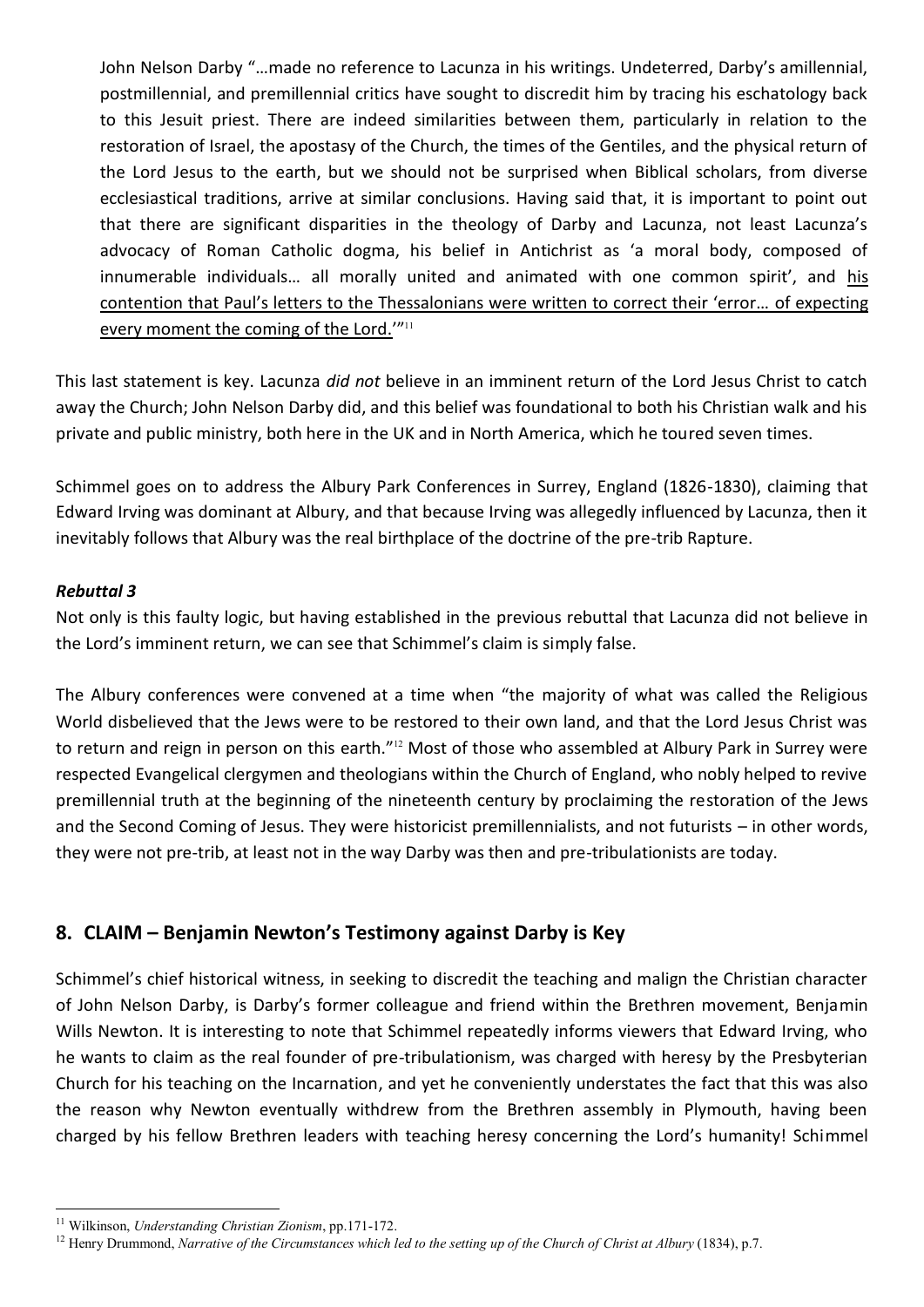accuses Darby and his colleagues of embarking on a merciless witch-hunt against Newton by searching Newton's writings "for the thinnest thread on which to hang him".

## *Rebuttal*

As I wrote in Chapter 3 of *Understanding Christian Zionism*, Darby did not embark on a witch-hunt against Newton:

"In an article written for the magazine *Perilous Times* (April 1917), Robert Cameron, one of the leading figures in the American Bible and prophecy conference movement who met Darby towards the end of his life, provides further insight into the mind of this 'dictator': 'Over forty years ago, at my own table in New York City, Mr Darby called Mr Newton 'dear brother Newton'. I expressed my deep surprise at the use of such an endearing term concerning the one who had been freely called 'that dangerous man', 'the arch enemy', 'the fearful blasphemer', and other equally harsh terms. At once Mr Darby replied: 'Mr Newton is the most godly man I ever knew.' I said, 'Well, then, what was all this trouble and condemnation about, if Mr Newton is such a godly man?' He answered promptly, 'Oh, but Mr Newton had taught blasphemous doctrines about the person of our blessed Lord, and these had to be dealt with.'" Though 'relentless' in his pursuit of Newton's error, Darby believed he had acted in the best interests not only of the Church, but of Newton himself. After Newton had publicly acknowledged his error, Darby wrote: 'If Mr.N. were restored, it would be the joy of my heart.'" 13

## **9. CLAIM – Darby Preached Another Gospel**

As well as accusing Darby of date-setting the Rapture (without providing any evidence), and claiming that Darby grew disillusioned with the pre-trib Rapture at one point (again without any evidence), Joe Schimmel accuses Darby of "…introducing another Gospel and two ways of salvation, one for the Gentiles during this dispensation and a law-based Gospel and works salvation for the Jews in a future dispensation, namely the Tribulation."

## *Rebuttal*

1

In Chapter 4 of my book, I quote the following statement made by Darby in a private letter:

"…if anyone doubts, after twenty years that I have been preaching, whether I teach the necessity of redemption through the blood [of Christ] for all and every redeemed soul, I could hardly expect to disabuse him by telling him the contrary twenty times over."<sup>14</sup>

## **10. CLAIM – Darby was a Cult Leader**

Jacob Prasch asserts on the DVD that "John Nelson Darby was an extremist, but more than that, he was a confused extremist," and that his critics denounced him as "a despot, a cult leader… a dangerous despot… a crazy man who hurt people". Jacob makes the same accusation himself against Darby on the official DVD trailer, portraying him as "a cult leader, a cult founder, a confused man." Joe Schimmel claims that Darby

<sup>13</sup> Wilkinson, *Understanding Christian Zionism*, pp.76-77.

<sup>&</sup>lt;sup>14</sup> Darby, 'Answer to "A Second Letter to the Brethren",' in *The Collected Writings*, 8:369.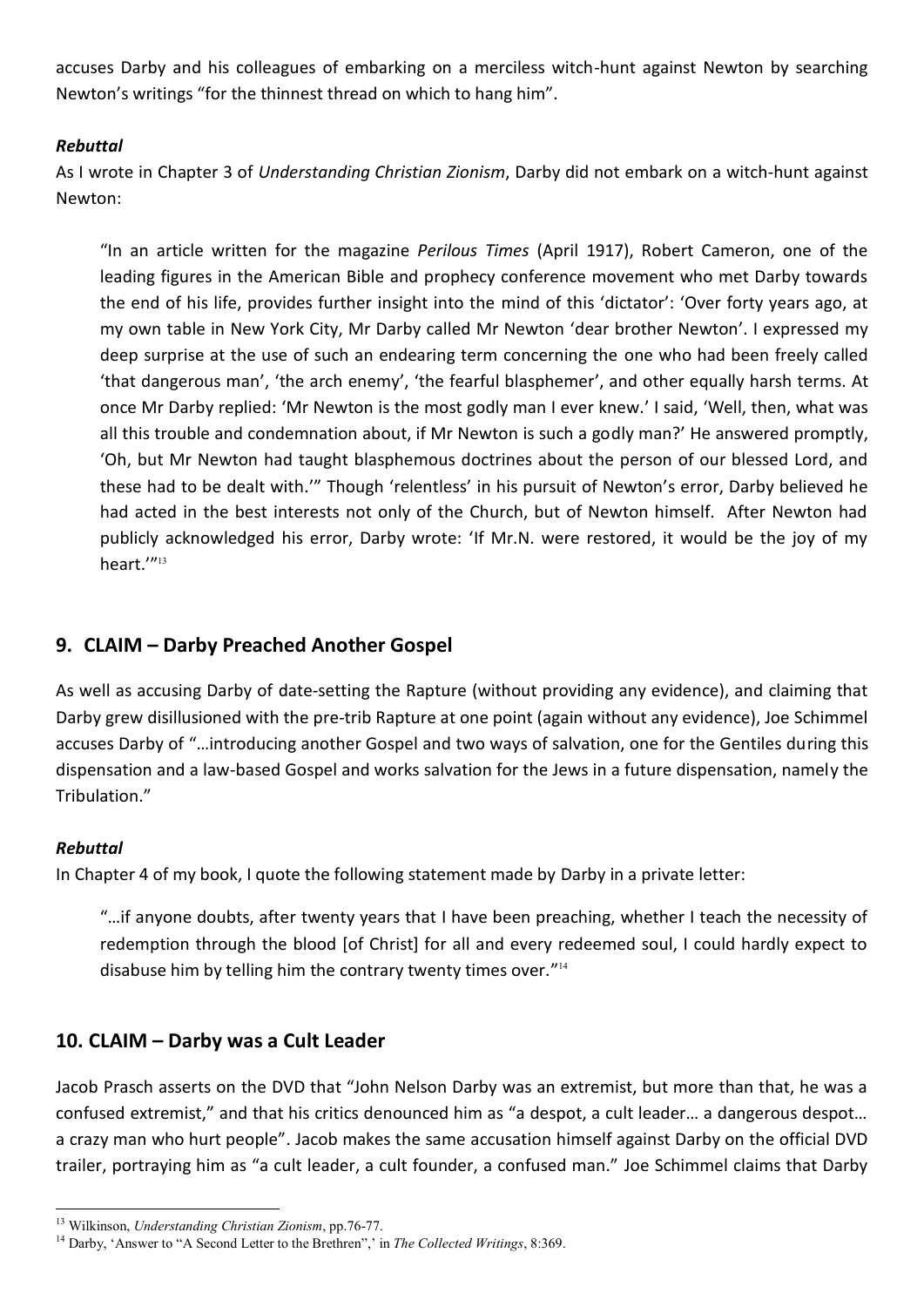was of a more disreputable character than Edward Irving and the Irvingites, a claim he makes after denouncing Irving and his followers as dabblers in the occult who were demonically driven.

### *Rebuttal*

Only those who have never read Darby's collected writings, letters, biblical synopses, notes, jottings, and hymns, along with the testimonies of close friends and associates, could make such accusations. Although a number of Darby's critics, mostly former Brethren colleagues of his, are quoted in the documentary, not a single mention is made of his numerous advocates. In Chapter 3 of *Understanding Christian Zionism*, I wrote the following:

"In 1867, John Jewell Penstone published a response to 'the course of animosity against Mr. Darby' which he felt was being 'so unrelentingly pursued' by some, and which had led 'some otherwise excellent and honourable men into a path of misrepresentation which has been coolly persevered in even after such evidence as any candid enquirer would require at their hands had entirely broken down.' In spite of all the accusations made against him, Darby holds a place of affection in the hearts of many. Darby has been described as 'a great and good man, an uncompromising champion for Christ's glory and God's truth', 'one of the most remarkable servants of Christ that this country has produced', 'a great man and ever greater servant of God' whose 'greatness… gave prominence to his weaknesses', 'a really good man' whose 'largeness of heart... showed itself in many ways', 'a man of commanding intellect' who was 'tireless in his missionary zeal to teach the Bible', 'the Tertullian of these last days', a man of 'simple and unaffected piety; combined with the ripest scholarship and unequalled ability in expounding the Word of God', 'a man of one aim – the glory of God' who was 'always maintaining that close communion with the Lord that gave lustre to his testimony and fragrance to his life', 'a man of overwhelming devotion, whose charismatic personality galvanised disciples throughout his long life', one who was 'generous to the wasting of his substance, and possessed of more than martyr courage', a man capable of 'remarkable humility' who demonstrated 'an especial sympathy' with children, a man used by God 'to bring cosmos out of chaos for the church of God', the founder of a movement which 'attempted a more thoroughgoing revival of primitive Christianity than either the Puritan or Wesleyan movements', and 'a leader of matchless sagacity' whose life resembled 'a landscape with its towering rocks and solitudes; its verdant meads and meandering streams; its rushing torrents and calm lakes; each of which stand upon the canvas as the arresting feature of the picture.'"

Even Darby critic Max Weremchuk, who is quoted by Schimmel on the DVD, writes in an article that he remains impressed by Darby's "devotion to Christ and his high level of personal holiness."<sup>15</sup> The actor who plays Darby throughout the DVD portrays him as an enraged, feverish, tyrannical leader – a far cry from the man we meet in his own writings, and in the numerous testimonies of friends and acquaintances who esteemed him as a faithful servant of God.

## **11. CLAIM – Darby Advocated a 'Secret' Rapture**

Throughout the DVD, Joe Schimmel places great store on the alleged *secrecy* of the pre-tribulation Rapture, whereby the Church is said to be raptured without the world knowing. The word "secret" or

1

<sup>15</sup> Wilkinson, *Understanding Christian Zionism*, pp.78-79.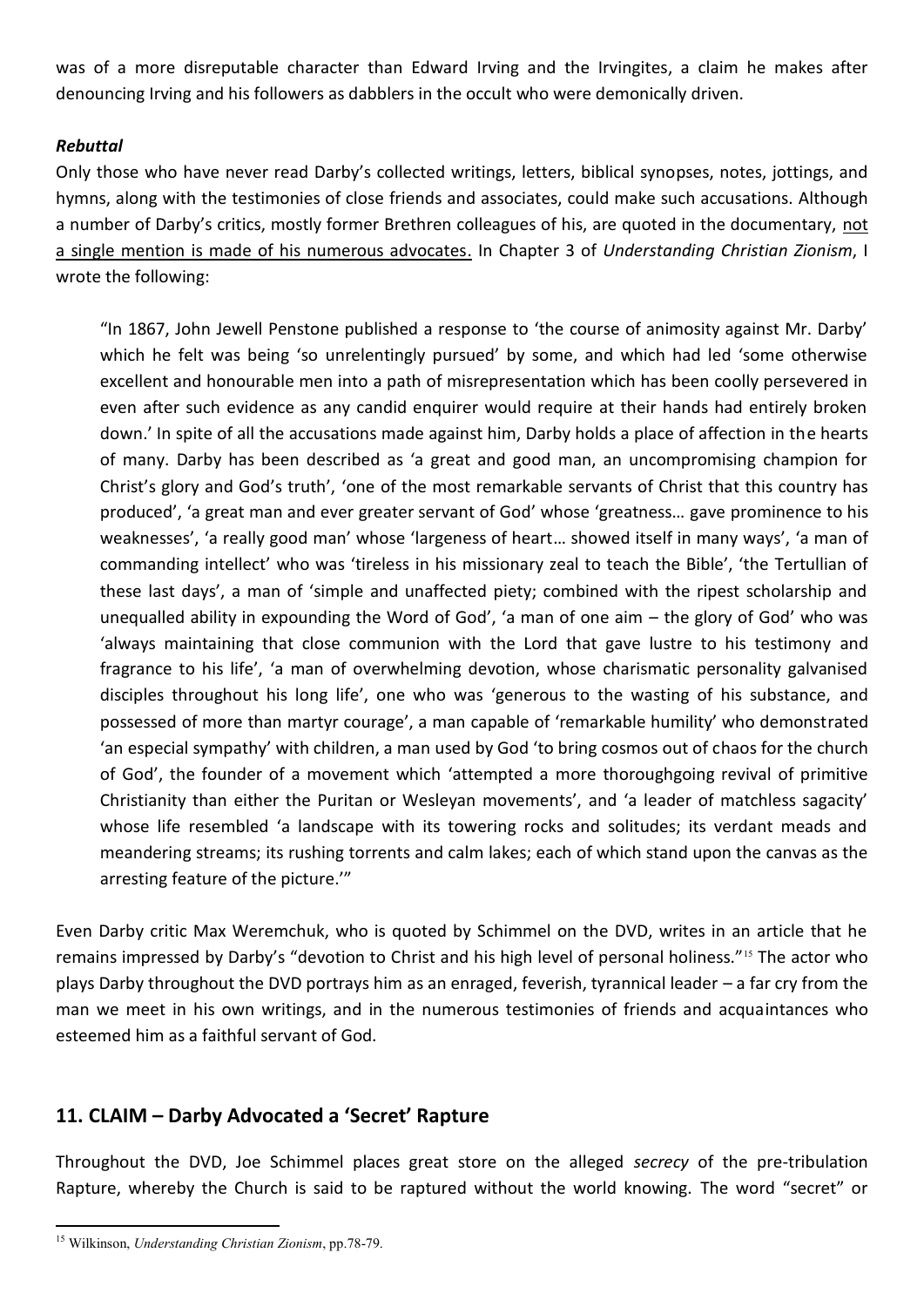"secrecy" is emphasized over and over again by Joe Schimmel, and overlaid with demonic and occultic overtones. Schimmel triumphantly claims to have a clinching piece of evidence from the pen of Darby himself, but in so doing completely misunderstands what Darby was writing on this subject in his article, 'The Rapture of the Saints and the Character of the Jewish Remnant'.

#### *Rebuttal*

Here is what Darby stated when he himself was confronted with the charge of endorsing a 'secret' rapture:

"A point connected with this [the Rapture and the Second Coming] has been insisted on by the adversaries of the truth, to which I advert here only to leave it aside, as not touching the main point, even if true, and used by them to obscure the great and vital truth of the rapture of the church – I mean the secrecy of the rapture. The two points on which it is important to have the clear testimony of Scripture are – first, that there will be a Jewish remnant at the end… secondly, the true character of the church of God…. The great object of the enemy in denying the rapture of the saints before the appearing of the Lord [i.e. a pre-tribulation Rapture]… is to deny and destroy the proper faith of the church of God, and to set the church itself aside…. They are deceived by the enemy, though far from intending to deceive with him."<sup>16</sup>

As the preceding paragraph of Darby's article makes clear, Darby was dealing with those "who deny the rapture of the saints before Christ's appearing" i.e. with post-tribulationists. He was not claiming, as Schimmel triumphantly asserts, that "the great and vital truth of the rapture" was "the secrecy of the rapture," but that it was the issue of the rapture's "secrecy" which was being used against him by "the adversaries of the truth". Thus Darby was stating that the secrecy issue was "not touching the main point," which was simply "the great and vital truth of the rapture" and the distinction between an end-time Jewish remnant and the character and hope of the Church.

It should be added that all the accusations made concerning the "secrecy" of the Rapture are a smokescreen; this is a non-issue. In all the Rapture passages of the New Testament, there is no indication that the unbelieving world will witness an event which the Apostle Paul clearly states is confined to the Church, and which will take place "in a moment, in the twinkling of an eye" (1 Corinthians 15:52). To assert, then, that the pre-trib Rapture will be "secret," in this sense, is perfectly in keeping with Scripture.

## **12. CLAIM – The Pre-Trib Rapture is Demonic and Occultic in Origin**

Joe Schimmel makes the following claim:

"While much of Darby's doctrine fell within the pale of orthodoxy, he espoused a socially cultic mentality that was similar to that of Charles Taze Russell, who founded the Jehovah's Witnesses, and Joseph Smith, the prophet of Mormonism in the same century."

Not only does Joe Schimmel claim that demonic, lying spirits were at work among the Irvingites, who he credits with formulating the pre-trib Rapture, but he also sets a photograph of John Nelson Darby in between those of Charles Taze Russell and Joseph Smith to connect pre-tribulationism with The

<sup>1</sup> <sup>16</sup> J.N. Darby, 'The Rapture of the Saints and the Character of the Jewish Remnant,' in *The Collected Writings*, 11:120-122.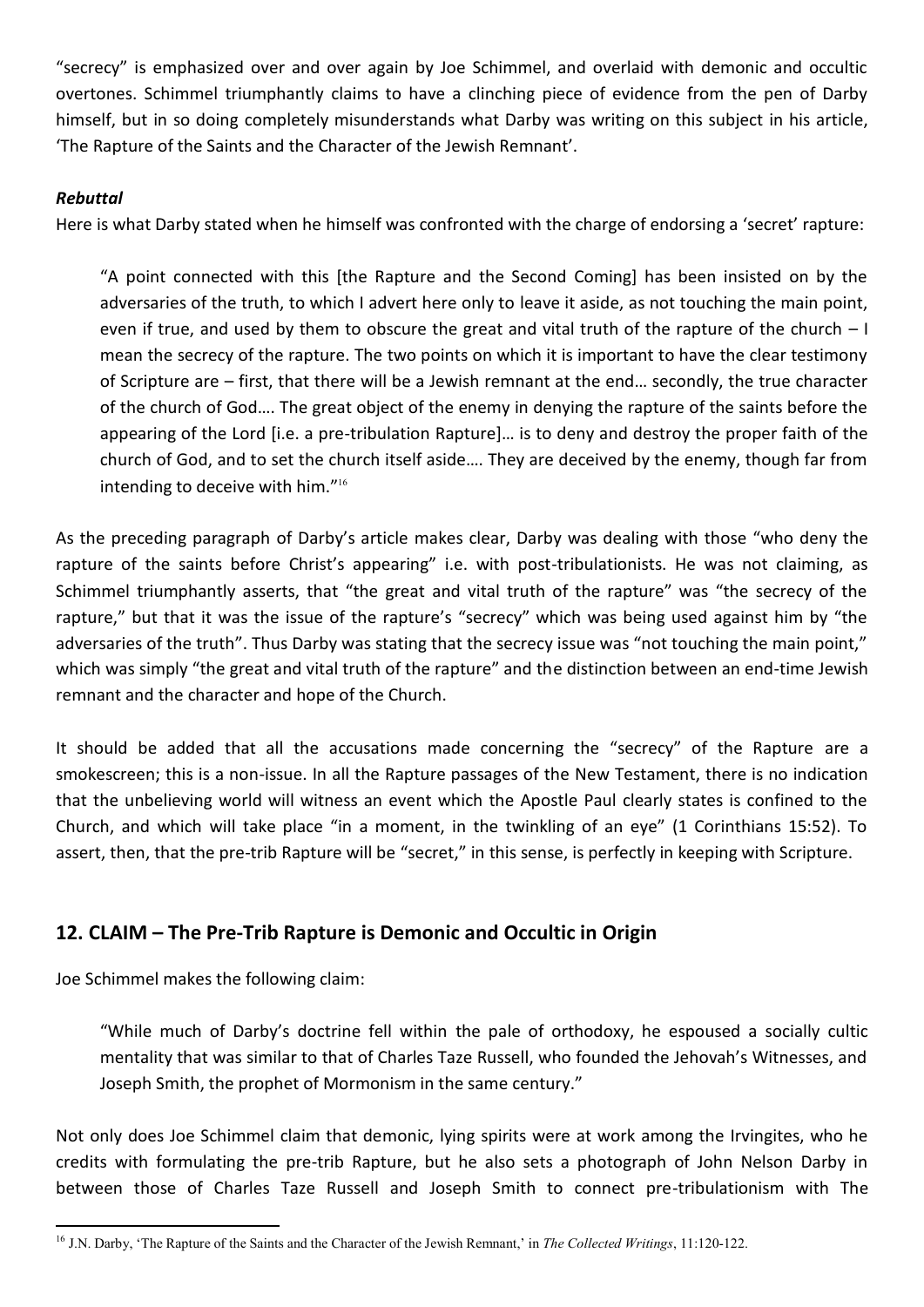Watchtower Society (Jehovah's Witnesses) and The Church of Jesus Christ of Latter Day Saints (the Mormons). Schimmel ultimately credits "the spirit of Antichrist" with the formulation of the pre-trib Rapture doctrine. In the concluding chapter he states that "the pre-trib Rapture was first taught in the nineteenth century in 1830, the same year that Joseph Smith founded Mormonism."

Chapter 11 of the DVD is entitled "Pre-Trib, the Occult, and the  $20^{th}$ – $21^{st}$  Centuries," in which Schimmel asserts that ideas similar to that of the pre-trib Rapture, with its "occultic origins," were "promoted among the cults" during the late nineteenth century. He turns his attention at one point to The Berean Call ministry, founded by the late Dave Hunt, stating that "Dave Hunt has done a great job exposing cults and aberrations within the church through the years, [but] he missed the occult history of the secret Rapture that he himself vigorously promoted." Schimmel continues:

"The parallels between the occult influences of the Irvingites in the early nineteenth century, and pre-trib in the late nineteenth and twentieth centuries, and some of the occult influences on pre-trib leaders in the late nineteenth or early twentieth centuries, is chilling."

#### *Rebuttal*

Such reckless statements are not worthy of comment.

# **Concluding Remarks**

Joe Schimmel quotes from a letter Darby wrote in 1834 in which he speaks of the doctrine of the Lord's return working "like leaven" through the churches. In so doing, he rips Darby's statement completely out of context by claiming this as evidence of Darby's malevolent intentions. In a letter which any believer would be blessed to receive, expressing as it does Darby's love for the brother to whom he is writing, and for all his brethren in Plymouth, Darby addresses the need to "wholly depend upon God's Spirit" and "lean upon the Lord, and look for grace," and the need for the message of "the Lord's coming" to spread like leaven, a statement he immediately qualifies by saying: "I do not mean leaven as ill" i.e. as something negative. To give the reader a sense of the kind of person Darby was, here is how the letter, which Schimmel uses against Darby, concludes:

"My kindest love to all my dear brethren and sisters… may the Lord keep and bless them abundantly…. The Lord bless you and keep you, dear brother, and make you to abound more and more in the only true riches. Your very affectionate brother in Him."<sup>17</sup>

Darby's life and ministry was characterised by a joyful expectation and personal longing to meet his Saviour. This longing had characterised the early Thessalonian believers, who had "turned to God from idols to serve the living and true God, and to wait for His Son from heaven, whom He raised from the dead – Jesus, who rescues us from the coming wrath" (1 Thess. 1:9-10). In *The Freshness of Faith*, Darby offered the following insights into these verses:

"A most extraordinary thing to do! Waiting for God's Son! that is, all our hopes are clean out of this world. Do not expect anything from earth, but look for something from heaven, and this God's Son Himself, 'even Jesus which delivered us from the wrath to come'.… Those who were looking for Christ

<sup>1</sup> <sup>17</sup> J.N. Darby, 'Letter (Dublin, 1834),' in *Letters of J.N.D.* (Kingston-on-Thames: Stow Hill Bible & Tract Depot, n.d.), 1:24-26.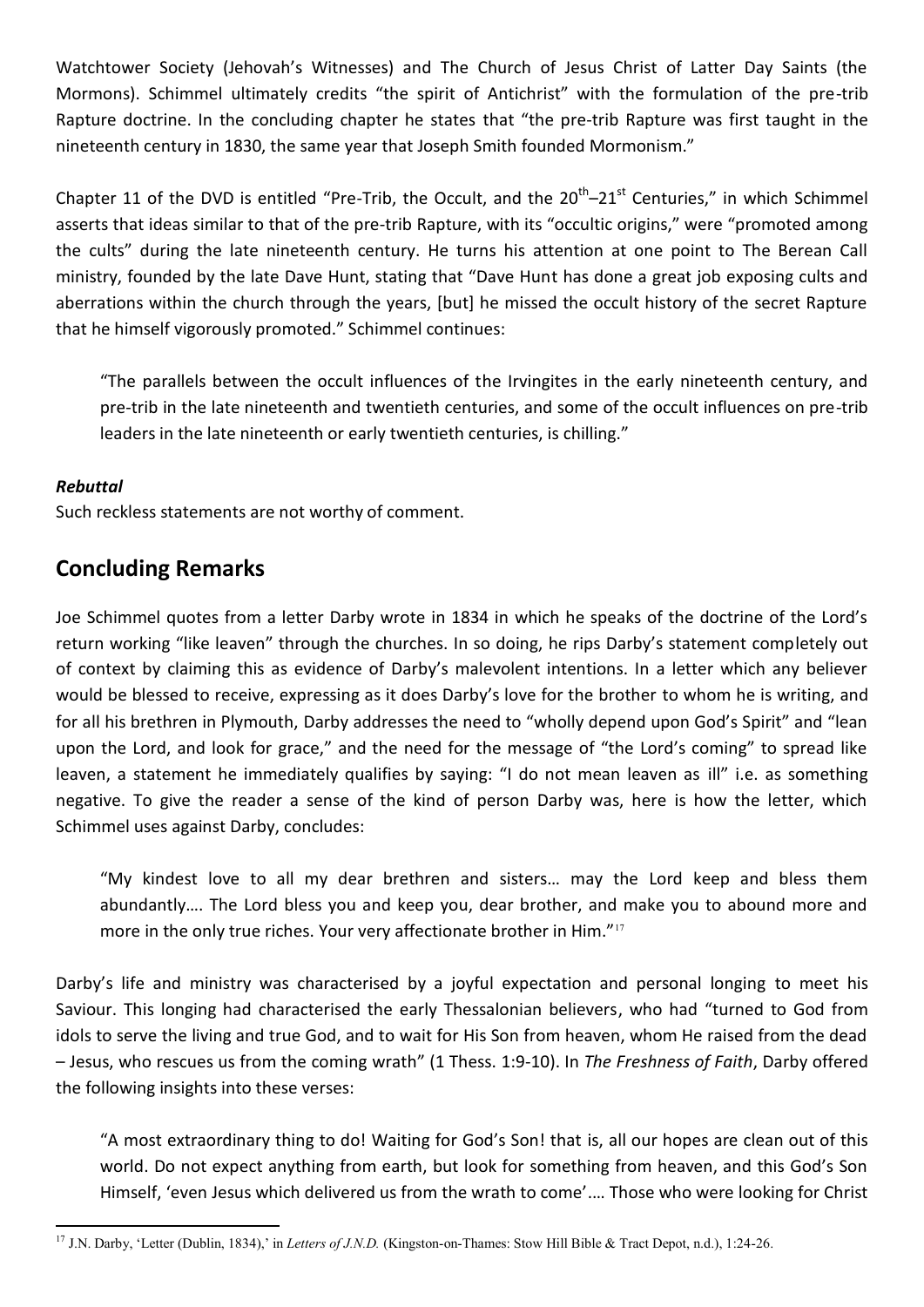were entirely delivered 'from the wrath to come'…. At Christ's first coming He had taken up the whole question of wrath…. All the question is totally and finally settled: sin is borne once, and He who bore it is raised from the dead…. This sets me in perfect freedom; and it does more, because it links me up with Christ in heaven. I know He is coming. Why? Because I know Him there. This divine Person before my soul – this Christ – the Man who, infinitely interested about my sins, died for me, He is waiting in heaven…. We are waiting, our bodies to be raised, when we are to see Him and be like Him.... We are really waiting for something: for what? For the Person who has so loved us.... Government under Christ is going to be set up. All things are to be put under His feet…. I shall be happy long before that.... We love His appearing, but we love Himself better. Therefore we wait for Him to take us to Himself…. I cannot be waiting for God's Son from heaven if I am expecting wrath…. Suppose God said, 'Tonight,' etc., would you say, This is what I want? If not, there is something between your affections and Christ."<sup>18</sup>

> Dr Paul Wilkinson Associate Minister Hazel Grove Full Gospel Church Stockport, U.K.

# **Pastoral Endorsement**

\_\_\_\_\_\_\_\_\_\_\_\_\_\_\_\_\_\_\_\_\_\_\_\_\_\_\_\_\_\_\_\_\_\_\_\_

The above rebuttal is based solely on the DVD *Left Behind or Led Astray?* In August 2015, Paul gave a brief exposé of the DVD at The Berean Call Conference in Bend, Oregon, following which he has been the subject of a "roundtable discussion" between two of the major contributors to the documentary. I want to make it clear that we have no intention of being drawn into a debate on this subject. The Lord always vindicates His Word, and those who faithfully preach the truth have nothing to fear. I am grateful to those who have voiced their support for Paul publically, but I would urge readers to avoid the temptation of taking issue with those who are contending with him. My prayer is that the flock of God, His beautiful flock (*cf.* Jeremiah 13:20), will be protected from confusion, fear and doubt, and be at peace in the knowledge that the Lord has not destined us to endure any part of the Tribulation. We have a glorious future, and as one senior pastor shared with me recently, it is sad that these

"…bombastic words, rough actions and incessant attacks upon the body produce nothing good only grief. It is evil to suggest that waiting with expectancy for Jesus' appearing is sourced in a demonic doctrine. It is evil (my opinion) to tell anyone that Jesus could not come back today. Is there any verse or chapter or doctrine in the scriptures that tell us to not be eagerly waiting? Not one."

We are grateful for the support of our brothers and sisters in the wider Church, and for the encouragement of many godly ministers, including Jewish pastor, theologian, and author Dr David Hocking, founder of *Hope for Today* ministry based in California, who has sent us this encouraging endorsement:

"None of the attacks and accusations against Dr. Paul Wilkinson, and his classic documentation and support of John Nelson Darby, ever had anything to do with my support and belief in the pretribulation rapture of the church. I came to my conviction by studying God's Word and especially the

<sup>1</sup> <sup>18</sup> J.N. Darby, 'The Freshness of Faith,' in *The Collected Writings*, 21:359-363.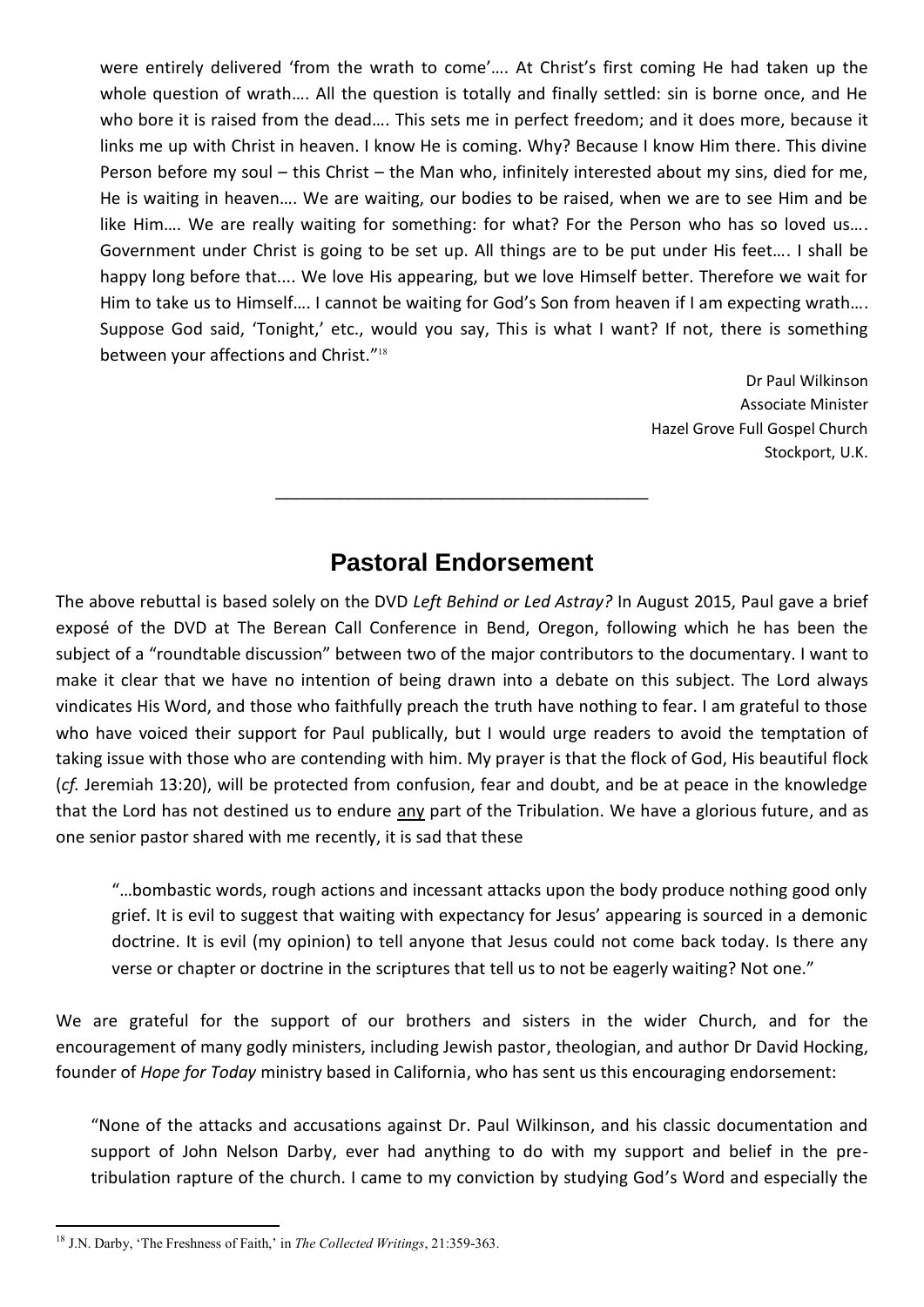Greek manuscripts. I have believed, preached and taught the pre-tribulation rapture of the church long before my connection with the Pre-Trib Research Center in Dallas, Texas.

The supreme issue of all (in my opinion) is the 'new song' of Revelation 5:9-10. The usage of the second person plural pronoun ('us') forces any Bible scholar to support pre-tribulationalism (the Greek manuscript evidence reveals that out of the 24 manuscript readings available today, 23 read 'us' and the only manuscript reading otherwise is Codex Alexandrinus.) In addition to the usage of 'us' in the phrase of verse 9 ('redeemed us'), the reading of verse 10 is identical to Revelation 1:6.

The anger and hostility evidenced in the writings and messages of these men is not only revealing, but exposing them. The truth of I Thessalonians 4:13-18, along with I Thessalonians 5:1-9 is overwhelming in its support of pre-tribulationalism. It is time to stop the bitterness and to learn the grace and love of our Lord in speaking of Biblical truth. Our viewpoints do NOT authenticate Biblical truth – It is the BIBLE, the whole BIBLE, and nothing but the BIBLE – it is God's infallible and inspired word!"

Paul's doctoral research resulted in a 200,000 word thesis on *John Nelson Darby and the Origins of Christian Zionism*, which his supervisor, a world authority on Second Temple Judaism, told me was an outstanding, state-of-the-art piece of work. One of Paul's PhD examiners, although not a proponent of premillennial pre-tribulationalism, stated that Paul had produced "a fine work of historical and theological reflection." I share these things not to boast, nor to justify or defend our position, but to show that those who are bent on robbing the saints of their pre-tribulational hope are doing so by vilifying Darby, and disregarding the clear historical evidence which proves them wrong. Those so inclined need to take account of the fact that Paul's doctoral research won a coveted university award for exceptional scholarship, and that his work has attracted the support of leading Bible prophecy teachers and Christian film makers. In the light of the present hostile climate, I think we need to be reminded of what some of these highly-respected men have said about *Understanding Christian Zionism* (see below).

> Andrew D. Robinson Senior Pastor Hazel Grove Full Gospel Church 68 London Road, Hazel Grove, Stockport, Cheshire (U.K.), SK7 4AF Tel. (+01144) 0161-456-8393 Email[: hazelgroveministries@virginmedia.com](mailto:hazelgroveministries@virginmedia.com) Registered Charity No. 1051785

# **Book Endorsements**

\_\_\_\_\_\_\_\_\_\_\_\_\_\_\_\_\_\_\_\_\_\_\_\_\_\_\_\_\_\_\_\_\_\_\_\_\_\_\_\_



"Dr Paul Wilkinson has done a thorough and masterful job of mining the depths of Darby's extensive theology. [He] clearly demonstrates… that there is no historical basis to link Darby's development of the pre-Trib Rapture with spurious influences like the Scottish lassie, Margaret MacDonald, or Edward Irving and the Irvingites. Instead, he demonstrates that the best explanations of the historical evidence is that Darby was an extremely capable and well-trained student of Scripture, and derived the doctrine of the Rapture from his personal study of the Bible."

*Dr Thomas Ice, Executive Director, Pre-Trib Research Center, Dallas, Texas*